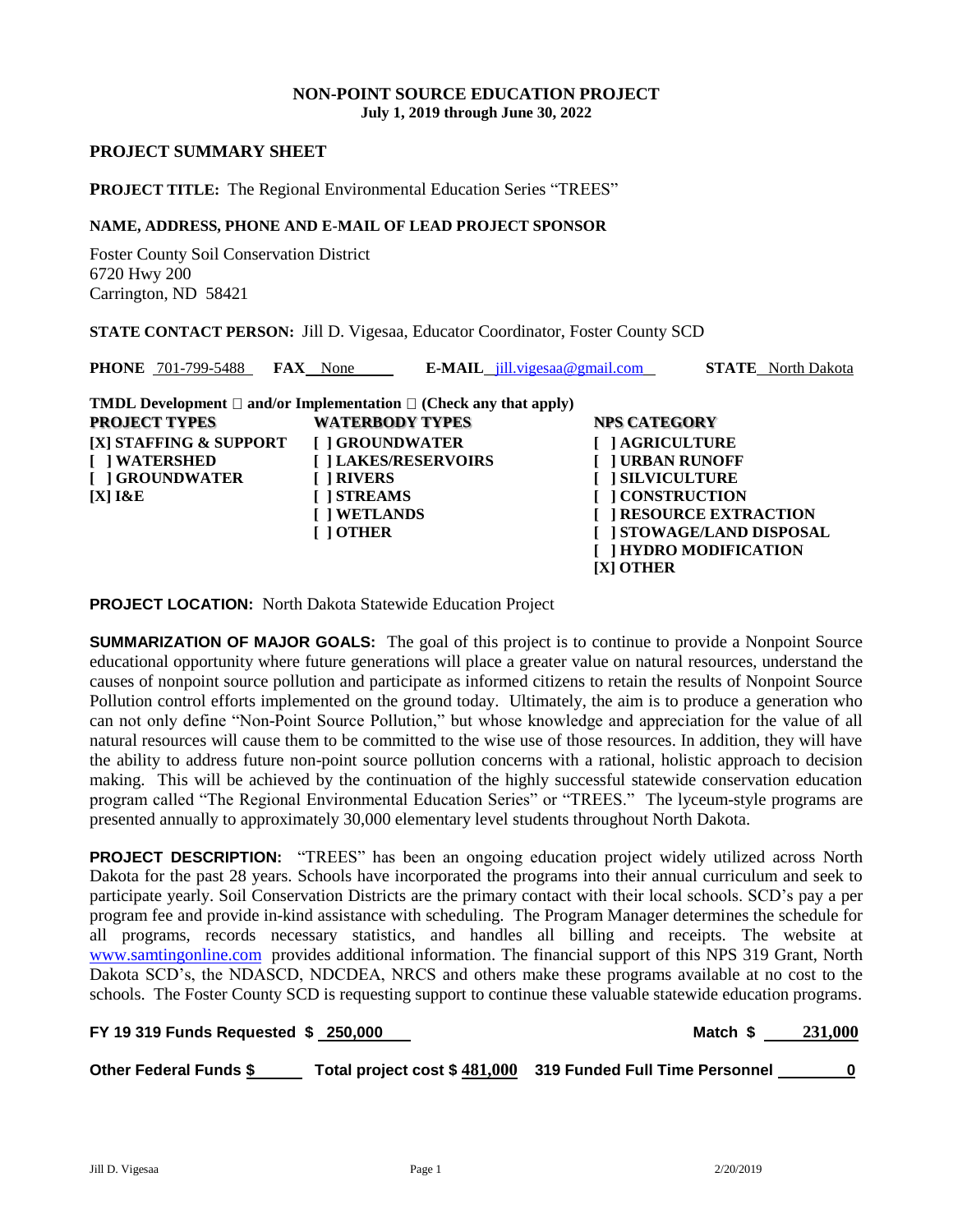#### **2.0 STATEMENT OF NEED**

**2.1** Water quality issues are one of the main priorities for Soil Conservation Districts in North Dakota. The impacts of water quality concerns are a vital part of the goals of conservation programs. The Foster County SCD recognizes that to retain any lasting results in conservation efforts implemented today, those efforts *must* be coupled with the education of future generations. The future generation will then have the understanding they need to retain Best Management Practices on the land and make informed decisions that will continue to preserve and protect our natural resources. It is to this end that the Foster County SCD designed and continues to promote a non-point source pollution educational series entitled: The Regional Environmental Education Series.

This ongoing project, "TREES," is already a component of the North Dakota overall NPS I/E strategy. As stated in the North Dakota NPS Management Plan, delivery of a balanced information and education (I/E) program throughout the state is a critical component of the NPS Pollution Management Program. The NPS plan states that the primary purpose of the pollution education network is to "establish the knowledge base needed to ensure NPS pollution impacts are always considered by individuals involved in natural resource management, whether they are agricultural producers, consultants, engineers, homeowners, or federal/state/local agency personnel." NPS Watershed projects would have limited success if they only addressed NPS water movement, without consideration of soil use, plant and animal life present, human use, air quality, culture significance and financial needs. Similarly, an education program that only defines the concept of non-point source pollution would have limited value and success. NPS education must be addressed in a way that students not only understand the issue of water pollution but also develop an appreciation for their own personal responsibility in managing all our resources wisely.

The programs are designed to educate youth and adults, in an entertaining way, about environmental concerns that affect all members of society. The programs are unique lyceum-style presentations which incorporate character roles, acting, visual aids, educational materials, and audience participation to effectively educate about such issues as water quality, non-point source pollution, and the depletion of our natural resources. The programs are also an integral part of most Eco-Ed Programs, Water Quality Festivals and the Envirothon State competition.

It is very important that students have the opportunity to participate in the "TREES" series. Before students can begin to understand and define nonpoint source pollution, they must first learn that water is a limited natural resource and vital to life. They learn the water cycle and how humans utilize water. These concepts are addressed in Programs Ia and Ib for younger students and set the basis for the next programs in the series. Program II explores water quality through the perspective of the weasel family and the fact that humans need to be responsible for taking care of the land/water resources. Programs IIIa and b are fast action game shows that expose the students to many aspects of resource conservation and more specifically introduce them to Non-Point Source pollution and its definition. The final program to be introduced, Program IV is a perfect tie to the elementary curriculum with Lewis and Clark information presented as a tool to further reinforce to students the importance of caring for the land/water resources. Their fascination with Lewis and Clark encourages them to have the adventuresome spirit of being pioneers in protecting the land/water. It could be stated that 100 percent of each program is focused on water quality and NPS, since teaching students to value and care for water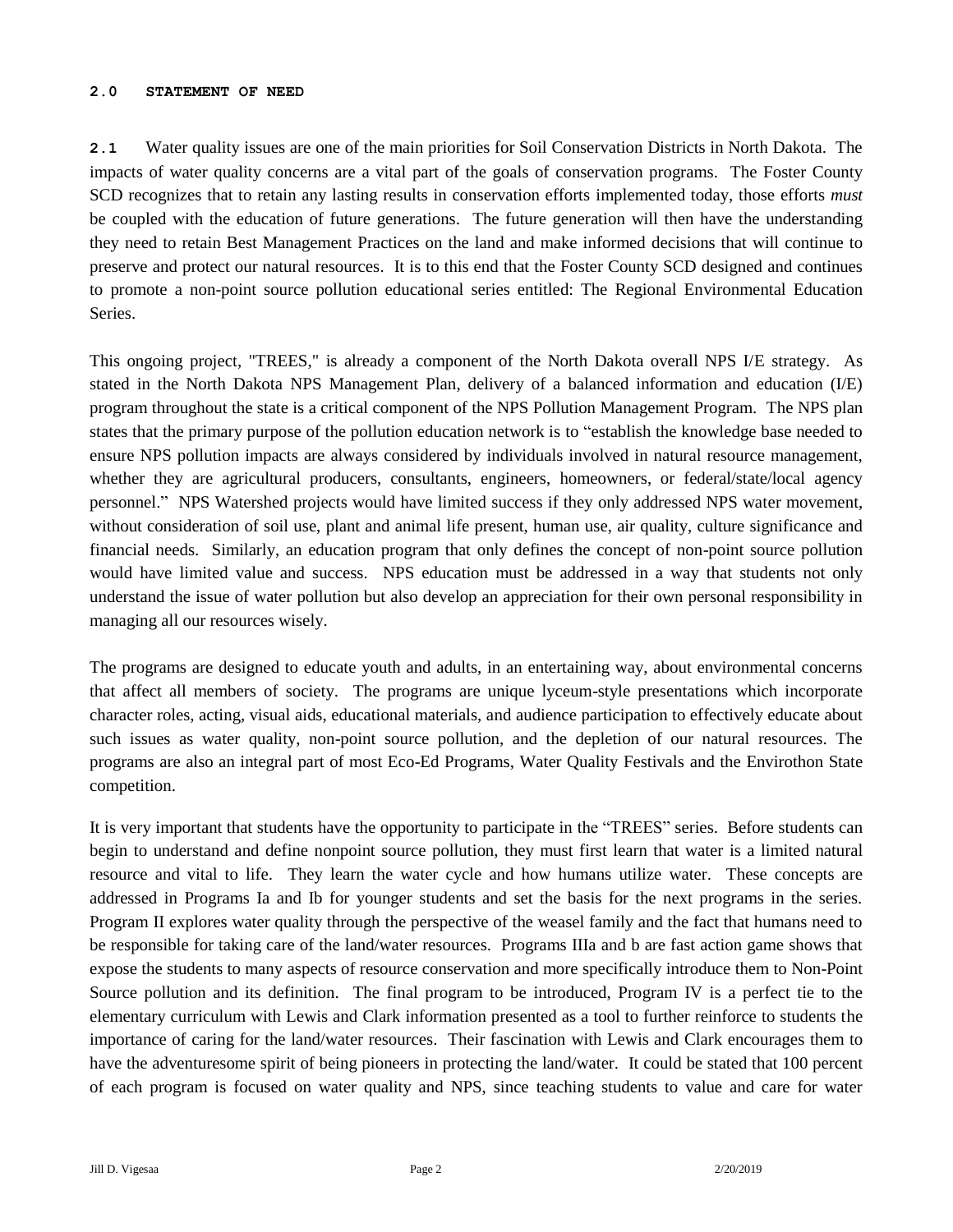resources is the ultimate goal of the series. A more detailed description of program content is included in *Appendix C*.

It should be noted that the ability of "extra-curricular" type programs to be received in schools is being further limited with the focus on achievement and pressure to show student success on standardized testing. If programs do not tie to standards or common core requirements, schools are reluctant to take additional class time away from the students. It is also becoming more challenging to work around all the student testing times. Many of the schools are also frustrated by this but have continued to make an effort to fit in the Project "TREES" programs.

The rural nature of many North Dakota schools also makes access to programs that relate to natural resources and water quality limited. It is vital to them that this quality education opportunity continues to be offered. Comments such as one from Kathy Barnett, Principal at the Victor Solheim Elementary School in Bismarck are common. She writes in part, "*I can't tell you how much we appreciate having Tom Gibson come to our school each year to talk about history and conservation. He is such a talented speaker that he is one that we never miss including on our yearly schedule. His sense of humor, of course, is delightful but more importantly, he carries an important message that students of all ages can understand and transfer.*" Part of the success of these programs has been the approach to learning that the educational community supports. Some programs that are offered in the schools lack any tie to the class curriculum content for the grade level. Educators also realize the value and effectiveness of an approach to learning that addresses issues before the students every year. The "TREES" programs seek to present the educational information in a positive format. They not only teach some of the potential sources of NPS, but also emphasize the efforts to protect against such contamination occurring.

The Foster County SCD has a solid reputation for managing the program efficiently. They are involved in many aspects of education, with Project "TREES" being one of their most successful projects, impacting the entire state of North Dakota. The project is currently operating in its  $26<sup>th</sup>$  year utilizing grant funds and the number of students reached by these programs each year is remarkable. With huge growth each year, the 2002-2003 grant year ended with a total of 590 programs being presented and over 41,000 participants! In recent years, with just one presenter (Tom Gibson) traveling the state, the maximum number of presentations has been limited to 500. With a total enrollment in ND schools of approximately 68,000 K-6 students, the number reached by the "TREES" programs in *one year* is over 60%. When the number of students that the program is reaching each year is compared to the total 319 NPS funds that have been expended for the program, the cost per student is approximately \$3.50. (*See Appendix B*)

The "TREES" programs are the *only* statewide lyceum-style presentations on topics such as water quality being offered in North Dakota. The "TREES" programs complement existing curriculum material offered by agencies such as NDSU Extension Service, the ND State Water Commission and the ND Forest Service as well as projects such as Food, Land & People, Eco-Ed, WET, WILD, and Project Learning Tree. The coordinator and presenter of "TREES" attend or assist in facilitating for these agencies as requested and encourage educators to follow-up their programs with complimentary conservation materials. To be efficient and informed on the many educational aspects of conservation, and because of the reputation of the "TREES" programs, the Program Manager, Jill Vigesaa, has been very active in many natural resource educational efforts. In 1984, a National Curriculum Development Committee, Project Food, Land & People appointed Vigesaa to their National Steering Committee. In 1997, Vigesaa was elected to serve as Secretary of that National Committee and continues that role to date. While serving on the national committee, Vigesaa has had the opportunity to share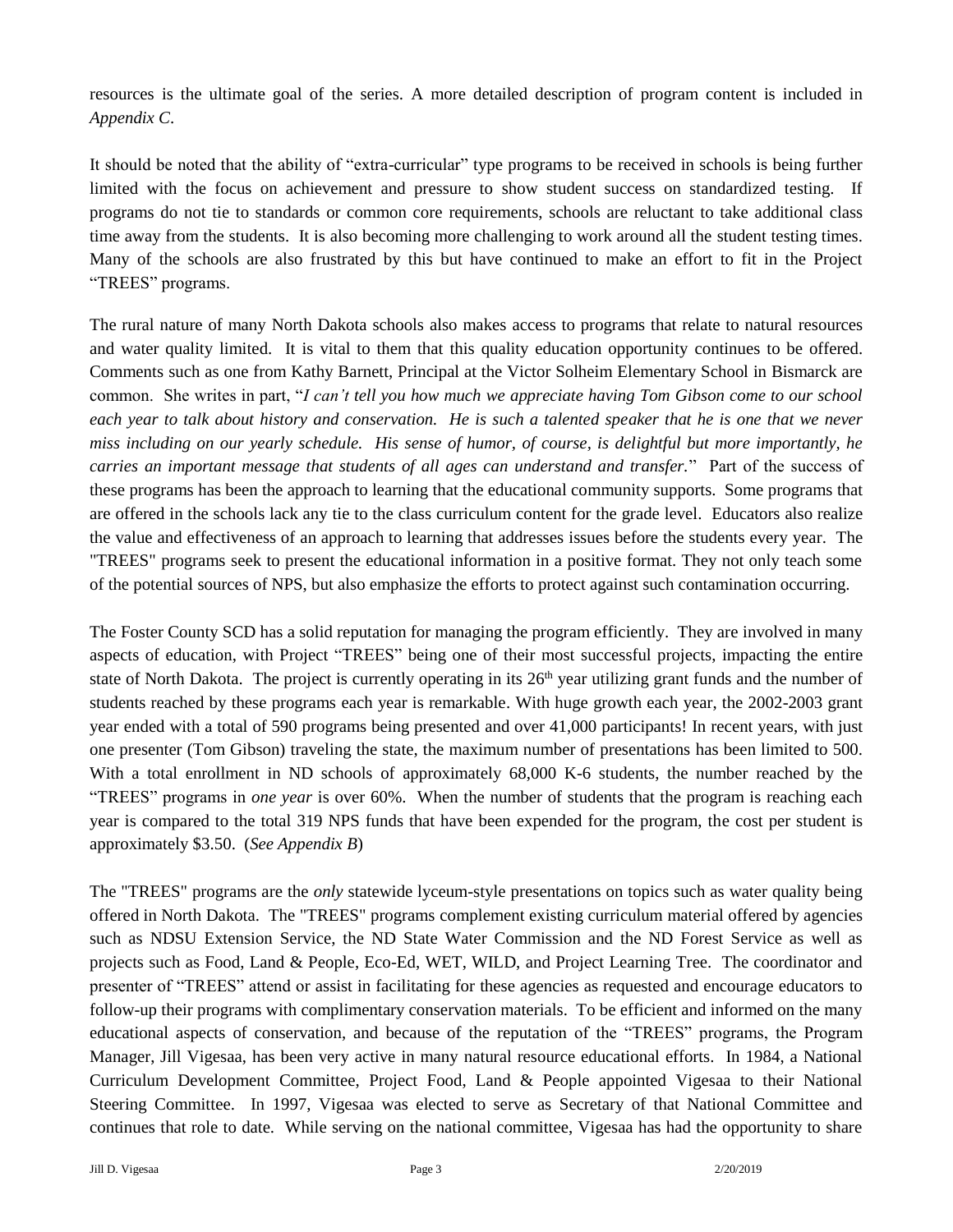information on the success and content of the "TREES" NPS Education Project as well as become better educated in her role as program manager. In 1998 Vigesaa was appointed to serve on the state Ag in the Classroom Council. Vigesaa has served a very active role on this board in implementing FLP Workshops across the state as well as providing "TREES" presentations at these workshops. In 2010, Vigesaa was selected from nominations across the country to receive recognition as the "Agriculture Advocate of the Year" from the USDA Ag in the Classroom Consortium.

The "TREES" project has obtained a reputation in schools as a quality education project and one that the students have both enjoyed and benefited from participating in. In addition to being very successful in reaching students, the project has managed funding efficiently.

**2.2** The target audience for the presentations is based on the educational content of the program. Three programs, identified as Ia, Ib and IV, have content targeted for grades K-3. Programs IIIa, IIIb and IV are geared towards an audience of 4th-6th graders while Program II is suitable for any age audience. (See Appendix C for more complete descriptions) The average audience of students per program is about 60. The yearly total audience will therefore be dependent upon the funding level.

This project draws together the mutual concerns of Soil Conservation and the Clean Water Act. Many of the goals that Soil Conservation Districts are attempting to reach can be shown to have a direct correlation and positive impact on water quality. Increased residue on the land, a major educational emphasis of Soil Conservation, will reduce non-point source pollution as well as controlling erosion. Watershed Projects developed by local Soil Conservation Districts and funded through the NPS 319 Task Force continue to take shape across North Dakota. Foster County SCD has also worked with other 319 projects, including the Multi-County Pipestem Creek Watershed Project and the Kelly Creek Project. They understand that joint educational efforts are very beneficial for EPA and Soil Conservation Districts.

## **3.0 PROJECT DESCRIPTION**

**3.1** The Goal of Project "TREES" is to increase the awareness and understanding of non-point source pollution, natural resource conservation, and the relationships between land use and water quality, by providing quality education programs in the schools. The lyceum-style programs will be presented to approximately 33,000 students at 500 presentations in North Dakota each fiscal year from 2019-2022. Tom Gibson will be contracted by the Foster County SCD to present the programs and Jill Vigesaa will also be contracted as Program Manager.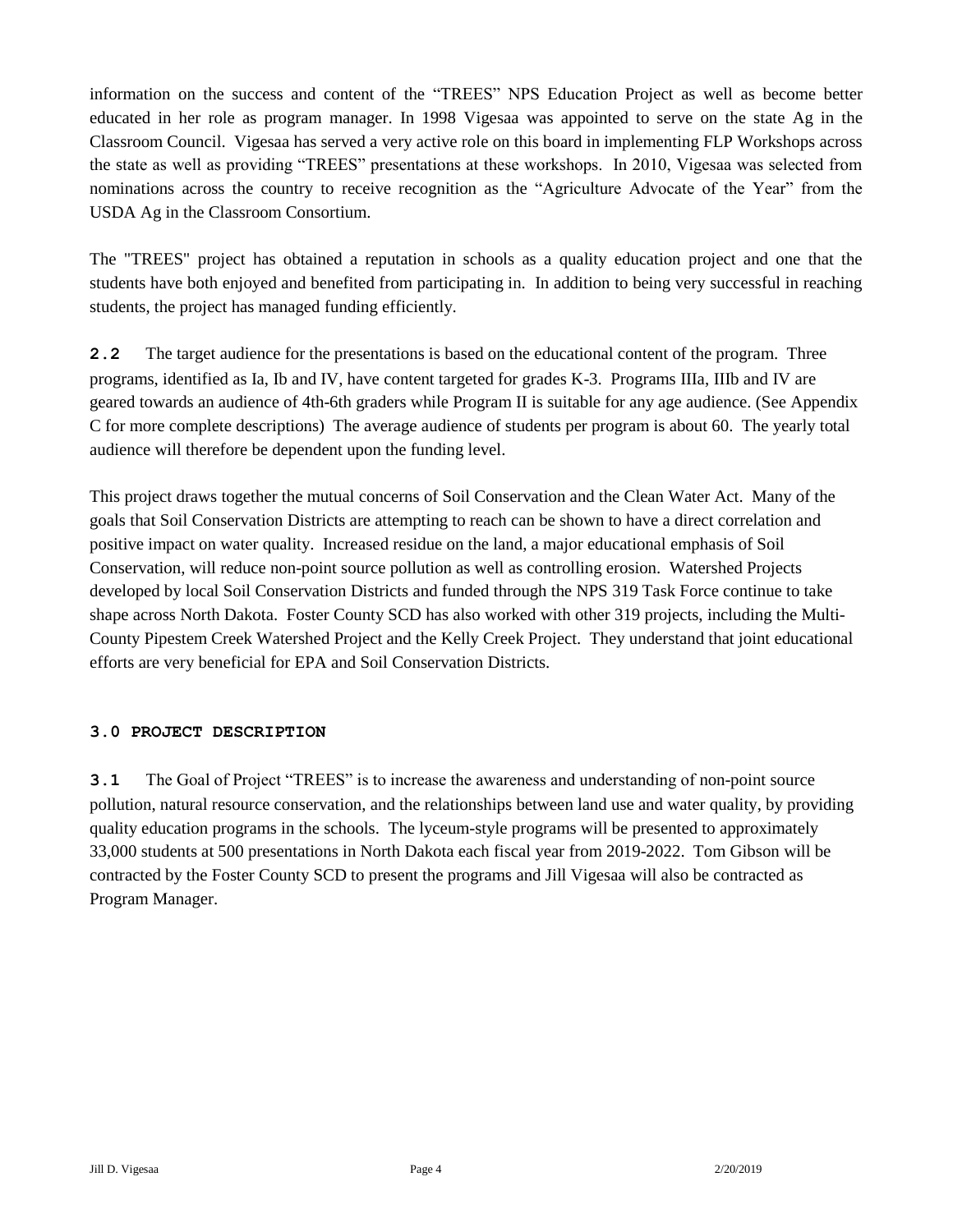#### *Objective I Design and Planning of Education Programs*

**Task 1** Secure necessary contract with presenter and Program Manager. Plan the educational content of the programs to be offered during the upcoming school year. Meet with NDDH NPS Program Staff as requested, to review programs.

PRODUCT:

- Contract with Presenter
- Contract with Program Manager
- A minimum of six age appropriate programs targeted for the K-3 and 4-6 grade level students with options for K-12 and adult audiences.

ESTIMATED COST PER YEAR:

- 319 Funding \$150/year
- Foster County SCD Board In-kind \$400/year

**Task 2** Design and distribute an electronic newsletter with updates and information on the Project "TREES" website, programs and contacts. Include credit line to identify EPA and North Dakota NPS Task Force sponsorship as identified in the EPA guidelines. Order any necessary educational materials.

#### PRODUCT:

- Electronic design of current year newsletter
- Education materials to support programs
- ESTIMATED COST PER YEAR:
- 319 Funding \$500/year
- In Kind Expense \$400/year
- NRCS Federal Funding \$1000

#### *Objective II Dissemination of Information and Promotion*

**Task 3** Distribute an electronic newsletter to schools as requested. Utilize e-mail or phone to inform all Soil Conservation Districts of the procedures and cost to sponsor programs. Seek information regarding specific date requests from schools/districts. Have promotional display at the NDASCD Annual Meeting. Review and update website information as necessary. Seek additional funding opportunities.

#### PRODUCT:

- Website Updated
- Information to all SCD's and elementary schools in North Dakota
- List of SCD's and schools ready to sponsor/host programs
- Display

#### ESTIMATED COST PER YEAR:

- 319 Funding \$2000/year
- Cash Expense Website Support \$500/year
- In-kind Expense Office in Home & SCD's  $$7,200/year$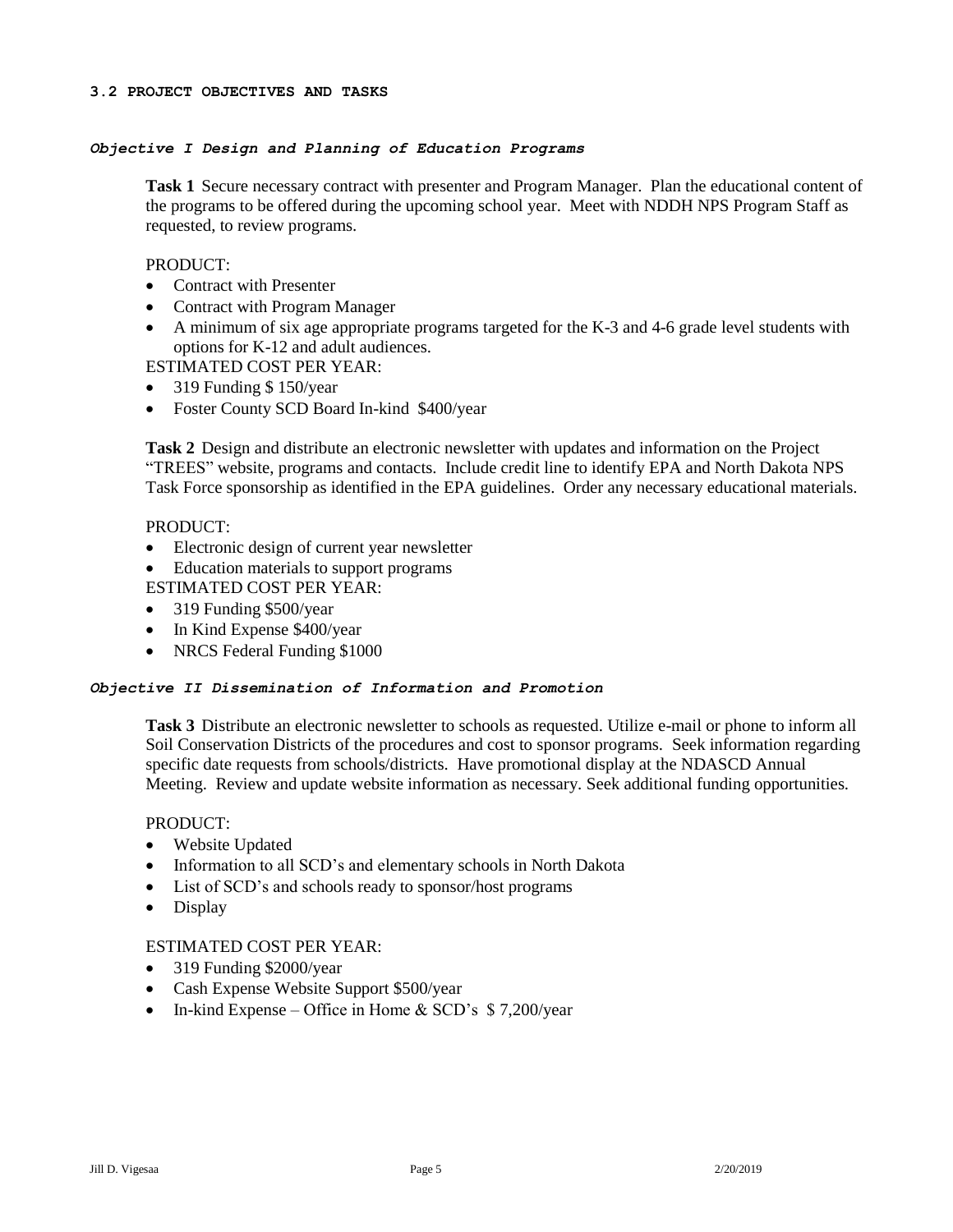**Task 4** Based on requests received; coordinate the travel routes and presentation dates, make arrangement with contractor, and inform SCD's of their scheduling dates and programs to be presented.

## PRODUCT:

• Google calendars with up-to-date information regarding program locations, program choice, grade levels, day/time

ESTIMATED COST PER YEAR:

- 319 Funding  $$ 15,075$ /year
- SCD In-kind Expense \$4,730/year
- Cash Expense NDASCD \$1,700/year

#### *Objective III Presentation of Programs*

**Task 5** Contractor presents an average of 40-45 "TREES" programs per month throughout school year; as requested and as funding provides.

#### PRODUCT:

- 45-60 presentations per month @ \$250 per program/per year
- Average 60 students per presentation

ESTIMATED COST PER YEAR:

- 319 NPS Funding \$58,000/year
- Cash ND Soil Conservation Districts \$34,980/year
- In-Kind Expense \$30,000/year

**Task 6** Program Manager prepares billings for sponsoring organization and keeps accounts payable current. Program Manager maintains active in meetings, related activities and workshops of supporting organizations and agencies. Attend SCD Meetings as necessary.

#### PRODUCT:

- Billing statements sent to SCD's on a weekly or as needed basis.
- Attendance and participation at AITC (Ag in the Classroom), FLP (Food, Land & People), NDEA (ND Education Association, NDASCD (ND Association of Soil Conservation Districts) and related meetings.

ESTIMATED COST PER YEAR:

- 319 NPS Funding \$3,500/year
- In-Kind Expenses \$ 2,400/year

**Task 7** Program Manager will compile reports indicating location of school, number of programs, number of participants, reports in-kind from all SCD's and reviews evaluations from each county. Annual Reports are submitted to the NDDH in September of each year as well as a final project report in September 2019.

## PRODUCT:

- Completed evaluation and assessment information from schools
- Statistics of programs presented
- Timely and accurate reports
- ESTIMATED COST PER YEAR:
- 319 NPS Funding \$ 2,000 Total
- In-Kind Expense \$300/year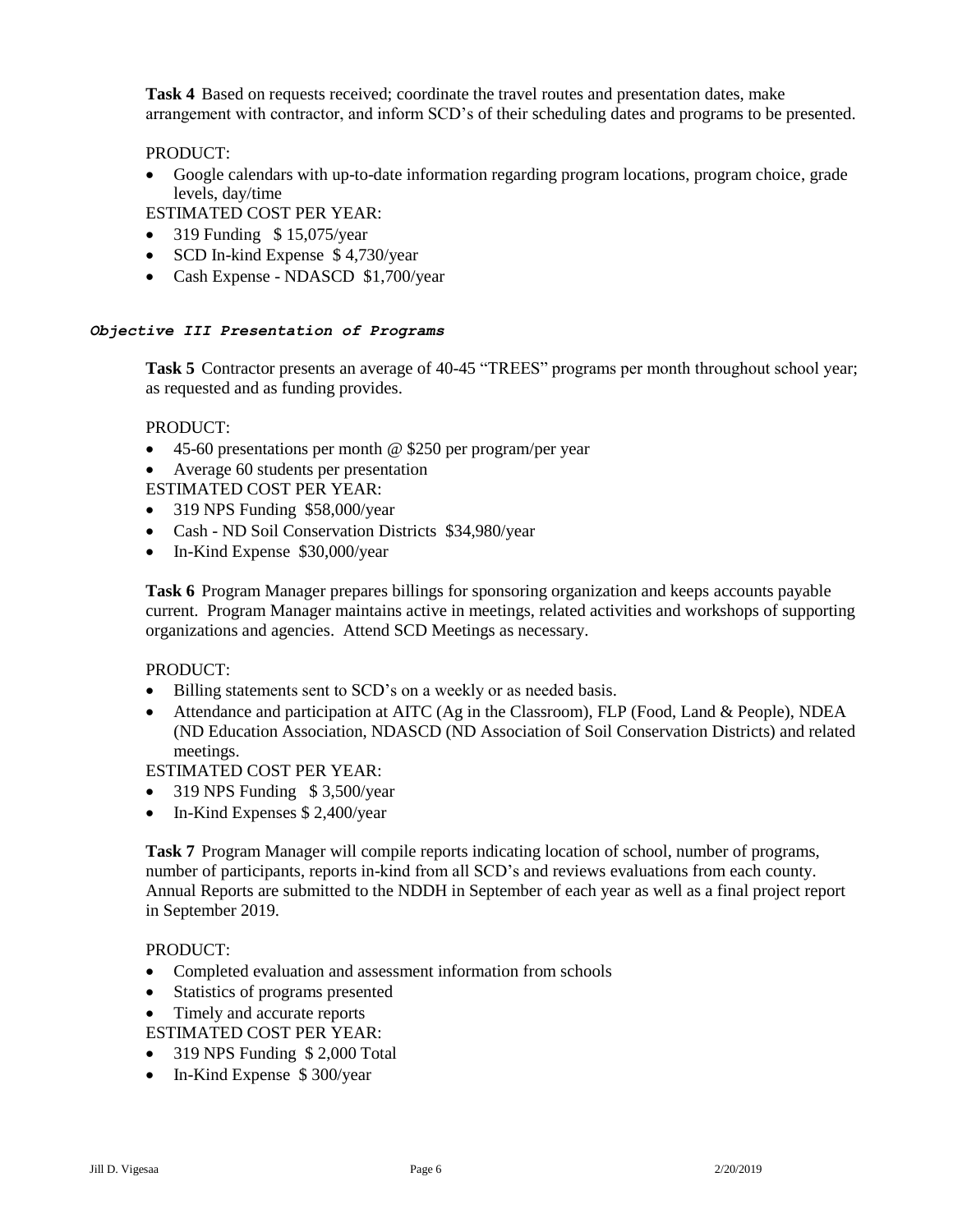#### **MILESTONE TABLE FOR THE REGIONAL ENVIRONMENTAL EDUCATION SERIES PROJECT**

#### **STATE FISCAL YEARS 2019-2022**

| <b>TASK/RESONSIBLE INDIVIDUALS &amp; ORGANIZATIONS</b>                                    | <b>OUTPUT</b>                 | Q               | YEAR <sub>1</sub><br>07/19 06/20    | <b>YEAR 2</b><br>07/20 06/21     | <b>YEAR 3</b><br>07/21 06/22    |
|-------------------------------------------------------------------------------------------|-------------------------------|-----------------|-------------------------------------|----------------------------------|---------------------------------|
|                                                                                           |                               | T<br>Y          | July - June                         | July - June                      | July - June                     |
| <b>OBJECTIVE I - Design and Planning</b>                                                  |                               |                 |                                     |                                  |                                 |
|                                                                                           |                               |                 |                                     |                                  |                                 |
| Task 1: Have a Program Manager employed                                                   | Manager<br>Contract           |                 |                                     |                                  |                                 |
| Contract with Presenter for Fiscal Year<br>Approve content of Program to be presented     | Programs                      |                 | Χ<br>X                              | Χ<br>$\times$                    | X<br>X                          |
|                                                                                           |                               |                 |                                     |                                  |                                 |
| Task 2 Draft and distribute an annual newsletter<br>Purchase necessary program supplies   | Newsletter<br><b>Supplies</b> |                 | X<br>X X                            | X X                              | Χ<br>$X$ $X$                    |
| Group 1, 2, 3, 5                                                                          |                               |                 |                                     |                                  |                                 |
|                                                                                           |                               |                 |                                     |                                  |                                 |
|                                                                                           |                               |                 |                                     |                                  |                                 |
| <b>OBJECTIVE II - Dissemination of Information and Promotion</b>                          |                               |                 |                                     |                                  |                                 |
| Task 3: Do promotional emailing of Newsletter update to SCD's,<br>Schools & Organizations | Information                   | 5000            | X X                                 | X X                              | X X                             |
| Have booth/programs at NDASCD Convention                                                  | Displays &                    | $4 - 5$         | $X X$ $X X$                         | $X X$ $X X$                      | $X X$ $X X$                     |
|                                                                                           | Presentations                 |                 |                                     |                                  |                                 |
| Task 4: Program Manager plans schedules as requested<br>Group 1, 2, 4, 6                  | <b>Schedules</b>              | $12 \text{ mo}$ | $X$ $X$ $X$ $X$ $X$ $X$ $X$ $X$ $X$ | <b>x x x x x x x x x x</b>       | <b>X X X X X X X X X X</b>      |
|                                                                                           |                               |                 |                                     |                                  |                                 |
| <b>OBJECTIVE III - Presentation of Programs</b>                                           |                               |                 |                                     |                                  |                                 |
| Task 5: Contractor present programs as requested                                          | Programs                      | Various         | 0-0-60-40-55-45-80-50-40-50-55-0    | 0-0-60-40-45-35-80-50-40-50-50-0 | 0-0-20-20-55-45-50-20-20-11-0-0 |
| Task 6: Program Manager maintains billing/receipts for all programs                       | <b>Bills/Receipts</b>         | $50+$           | Weekly As Needed                    | Weekly As Needed                 | Weekly As Needed                |
| Program Manager maintains active role in organzations                                     | Meetings                      | $12+$           | x x x x x x x x x x                 | x x x x x x x x x x              | x x x x x x x x x x             |
| Task 7: Prepare Semi-Annual and Annual Reports                                            | Reports                       | 2               | X<br>X                              | $\times$<br>$\mathsf{X}$         | X<br>X                          |
| <b>Complete Annual Report</b>                                                             | Reports                       |                 |                                     |                                  |                                 |
| Group 1, 2, 3                                                                             |                               |                 |                                     |                                  |                                 |

GROUP 1 Program Manager GROUP 3 Foster County SCD

GROUP 2 Contract Presenter CROUP 4 NRCS Statewide Staff

GROUP 6 Soil Conservation Districts (statewide) GROUP 5 ND Department of Health NPS Program Staff

**3.3**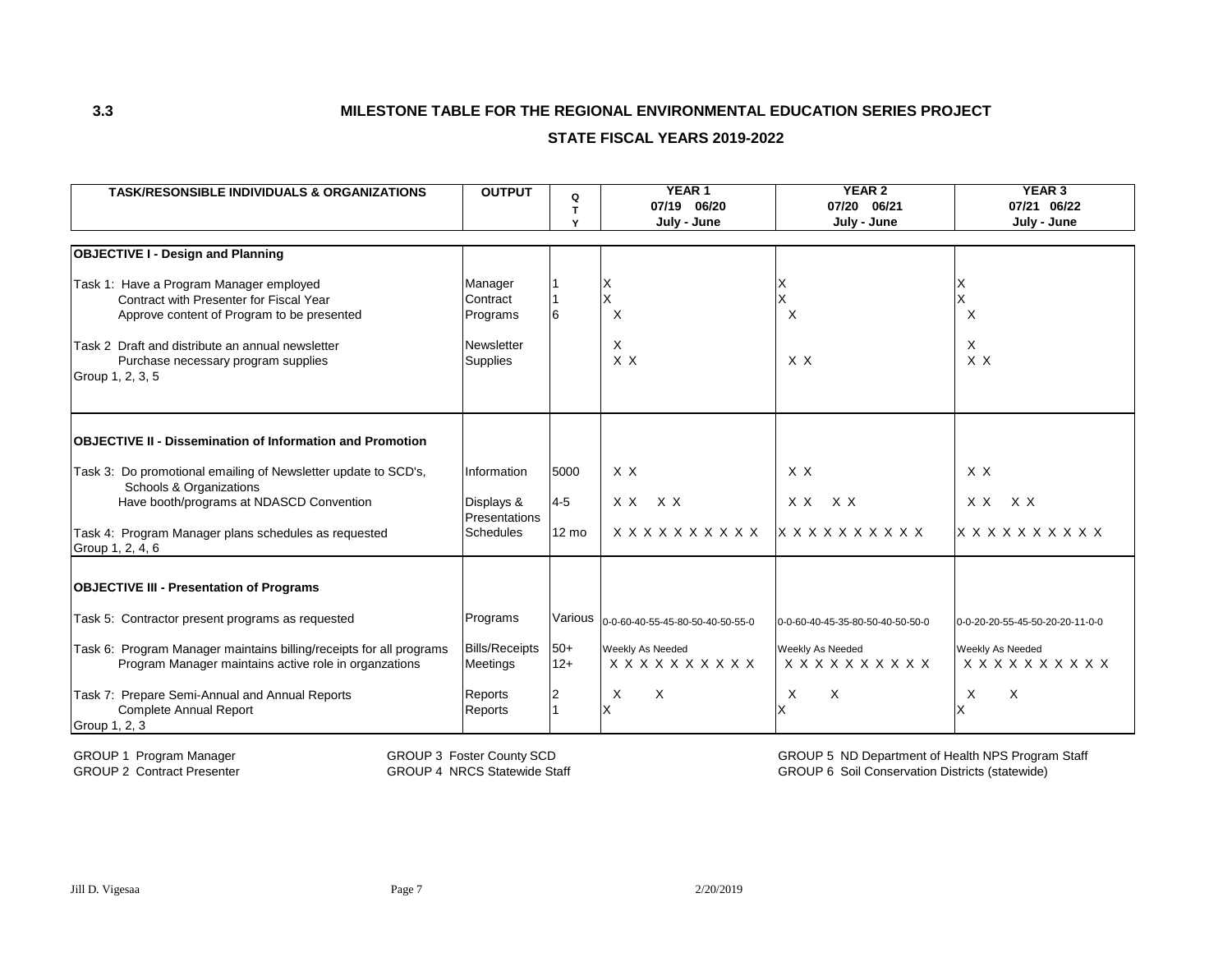**3.4** The coordination of Soil Conservation Districts in implementing this project has been a very successful system. SCD's receive program information from the Program Manager, Jill Vigesaa. They are asked to indicate if they are planning to sponsor programs, the number of schools, and program choice. Upon receipt of this information, Foster County SCD Program Manager Jill Vigesaa sends the SCD a tentative calendar for their schools and they are responsible for contacting the individual schools and making final schedules. The sponsoring SCD calls/e-mails the Program Manager when scheduling is complete and the information is relayed to the presenter.

## **4.0 COORDINATION PLAN**

**4.1** The Foster County SCD continues to take the lead for the "TREES" program implementation across the state of ND. However, many partnerships have formed with Project TREES and other agencies/organizations to further educational efforts. Soil Conservation Districts and Natural Resource Conservation Service employees work together in each of the counties through a Memorandum of Understanding agreement. Because of their federal nature, in-kind services provided by the NRCS are not tracked and accumulated for use with this grant, but they are an integral part of the program partnerships and success. Tom Gibson, Contractor and Presenter of the programs, has been invited to participate in training and education meetings of the Game and Fish Department, Project Wild, NDSU Extension Service, State Health Department, and the Soil Conservation Districts, as well as other national organization functions, which he does on his own time. Through this cooperative effort, information presented in the programs is consistent with state and local activities and is also the most current information available. In 2006, the ND Farm Bureau Foundation also partnered and assisted the "TREES" Program in purchasing a lap-top computer, which is used extensively by the Program Manager for record-keeping and correspondence related to the "TREES" Project. The professional accounting program "QuickBooks" is utilized for keeping accurate financial records for the project. Excel Worksheets are utilized for keeping statistics regarding the programs and student numbers and the schedules are coordinated through Outlook.

**4.2** Support for the programs is evidenced by the sustained demand for programs each year. Every Soil Conservation District in the state has sponsored local programs and they are anticipating continued funding as well. Without the support of the 319 NPS program, most SCD's would no longer be able to provide this opportunity to their schools. Programs have also been sponsored and paid for by groups other than SCD's such as; the Fish and Wildlife Service, ND State Parks, the Game & Fish Department, PTA groups and 4-H Clubs. The "TREES" programs have become very well-known across the state and receive considerable media attention. Thank you messages and telephone calls of commendation are received by Foster County SCD and sponsoring SCD's. Copies of messages and evaluations are on file and can be made available to the Task Force upon request.

**4.3** Program Manager Jill Vigesaa is very active and involved in working with related conservation education programs. Vigesaa also communicates with other agencies outside ND in receiving education materials and information that can assist in the development of the programs. The Program Manager remains active and involved in serving on and assisting with such committee appointments as the USDA Ag in the Classroom Council and the Project Food, Land & People National Steering Committee. Vigesaa will also work with the NDDH NPS Program Staff to review program content and receive assistance in the development of new programs.

The "TREES" programs, targeted for elementary students and presented lyceum style, are the only one of their kind, providing information on water quality issues. Other education programs that are utilized by the North Dakota Game and Fish Department (Project WET and WILD) and the North Dakota Forest Service (Project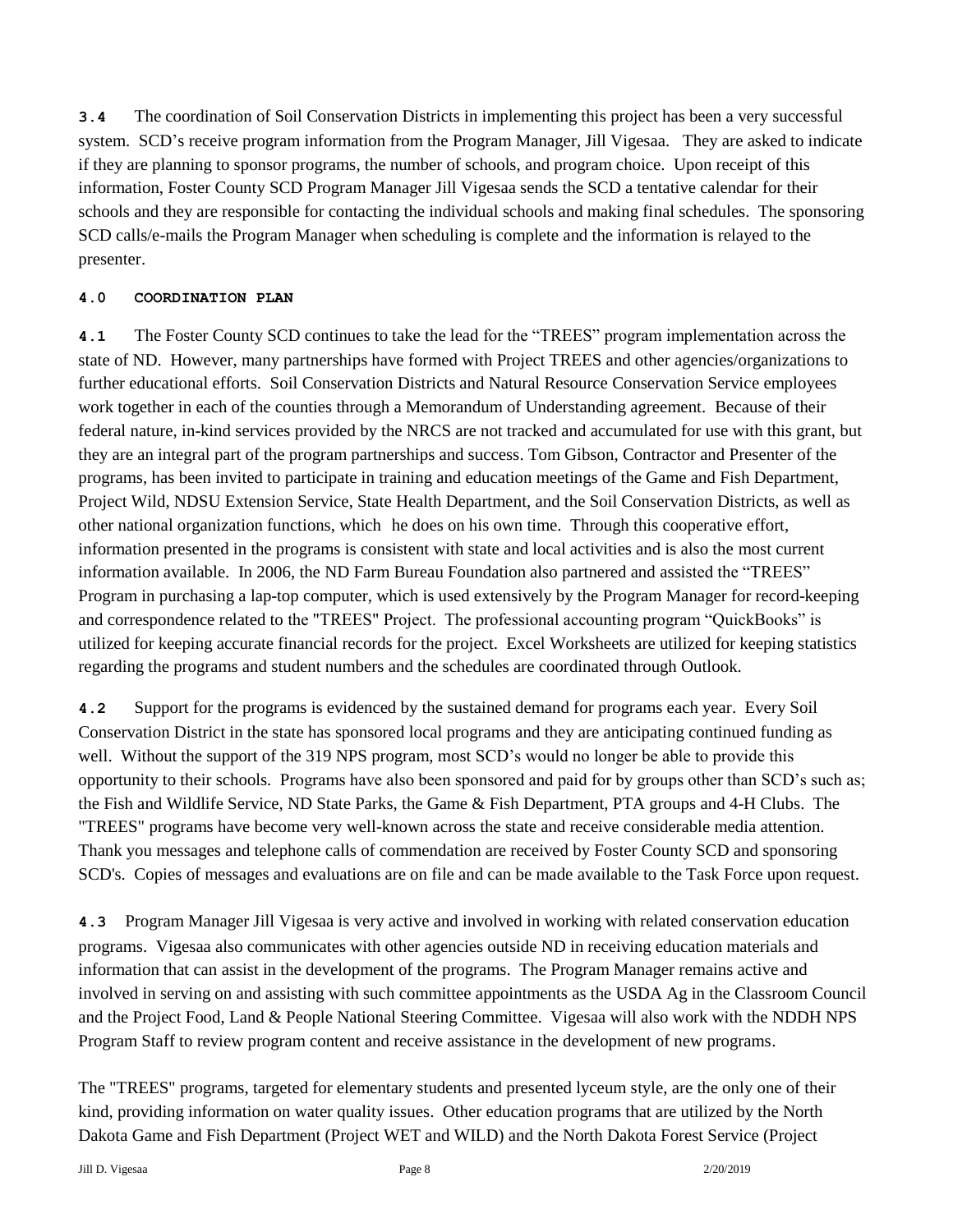Learning Tree) are aimed at providing education and information curriculum to the educators. The "TREES" programs provide a unique opportunity for their students to experience someone new coming into their schools/classrooms and engages them in an entertaining educational program. The "TREES" program is designed as a curriculum enhancement project rather than a curriculum development project.

The ND Nonpoint Source Pollution Management Plan states that to establish wide spread awareness, the target audiences will vary between educational projects and generally cover the entire spectrum including K-12 students and teachers. These programs are not limited to a specific grade level, but a majority of their programming is presented to the grade level(s) noted the *Appendix D*. Each program serves a separate audience yet builds on the previous program.

## **5.0 EVALUATION AND MONITORING PLAN**

**5.1** The Foster County SCD will monitor the project on a biweekly basis to assure that the program goals are being met. Program questionnaires are given to teachers on an intermittent basis to provide feedback on the quality of the programs and any suggestions for improvements. This information is correlated and discussed with the presenter to assure a quality education program. The NDDH NPS Program Staff will be consulted to analyze any future programs that may be developed.

**5.2** Evaluation of the programs for effectiveness is difficult to test and measure when effectiveness is determined by increased awareness and attitude changes toward our natural resources. The process of developing non-reader and non-discriminatory testing and statistically analyzing this data is costly and the results may be inconclusive. The programs have also been in existence for over 25 years, so control group students would be difficult to identify. The Program Manager and contractor have provided responsive questions that students were asked prior to participating in the program. These sample questions are included in *Appendix E*. The questions were asked again at the conclusion of the program, and the results were quantified and statistically analyzed. This information was a gauge of the substantive content of the program and not an accurate measure of the attitude change that occurs over time. This type of evaluation required the participation of a school administrator or teacher to provide assistance and required additional time spent at each school for the presenter. The results of the sample assessment showed conclusive evidence that the students were engaged in the learning and their knowledge of water resources and the ability to define nonpoint source pollution was significantly improved. The continued demand and positive response from educators, administrators and students will continue to be an accurate measure when used as a gauge for effectiveness of these programs.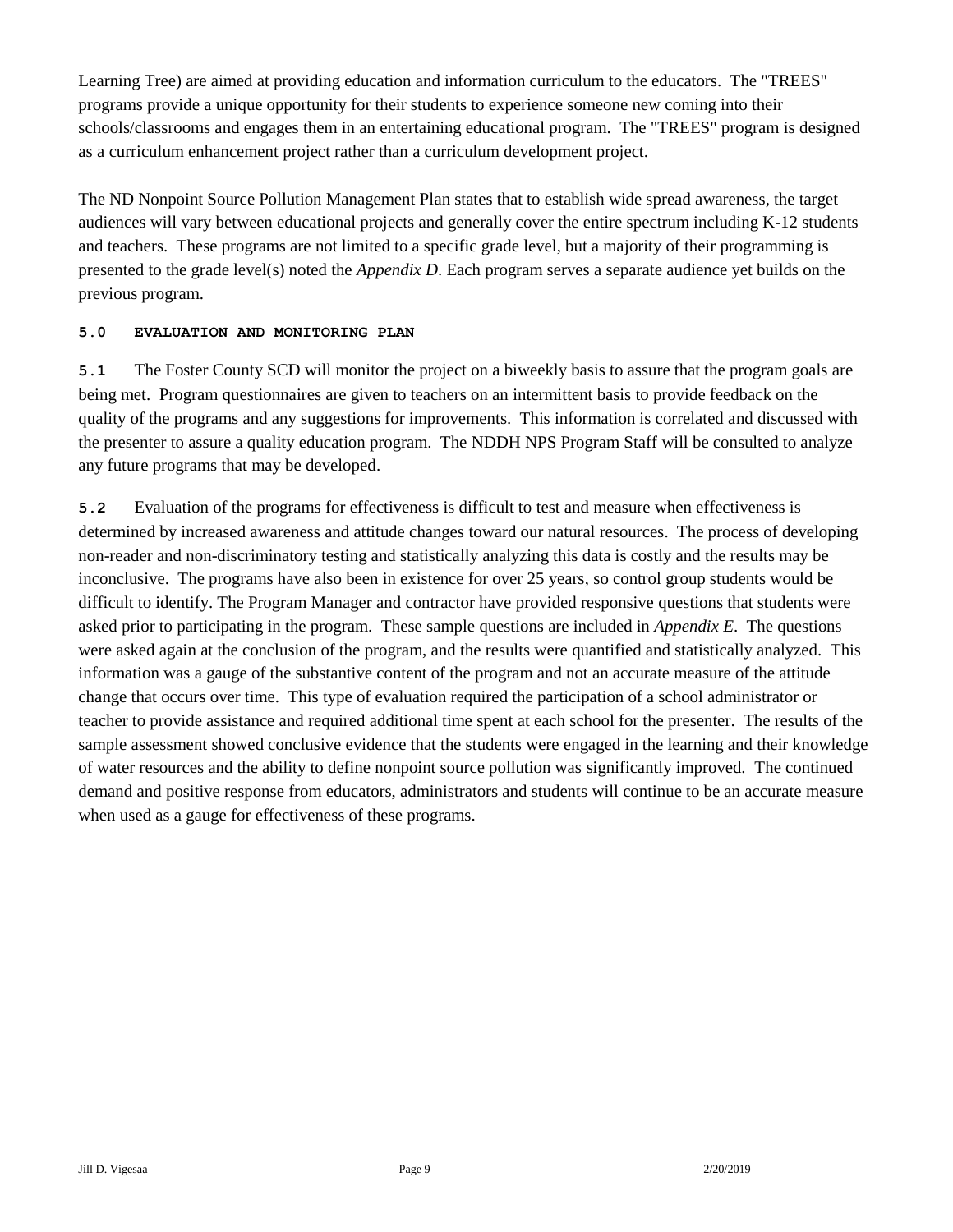| <b>PART I: FUNDING SOURCES</b>                           | 2019-2020                 | 2020-2021                 | 2021-2022                 | <b>TOTAL</b>               |
|----------------------------------------------------------|---------------------------|---------------------------|---------------------------|----------------------------|
| EPA SECTION 319 FUNDS<br>1) FY 19 319 Funds              | \$95,494.00               | \$92,000.00               | \$62,506.00               | \$250,000.00               |
| <b>OTHER FEDERAL FUNDS</b><br>1) NRCS (FA)               | $$2,000.00$ *             | $$2,500.00$ *             | $$2,500.00$ *             | \$7,000.00                 |
| <b>STATE/LOCAL MATCH</b><br>1) STATEWIDE SCD'S (TA & FA) | \$53,050.00               | \$51,000.00               | \$35,000.00               | \$139,050.00               |
| 2) ND ASSOCIATION OF SCD'S                               | \$1,700.00                | \$1,700.00                | $$1,700.00$ *             | \$5,100.00                 |
| 3) PRESENTER IN-KIND<br>PROJECT COORDINATOR IN-KIND      | \$20,000.00<br>\$4,600.00 | \$18,000.00<br>\$4,600.00 | \$11,000.00<br>\$4,590.00 | \$49,000.00<br>\$13,790.00 |
| 4) ND SCD EMPLOYEES ASSOCIATION                          | \$500.00                  | \$500.00                  | \$500.00                  | \$1,500.00                 |
| 5) GRANT SUPPORT - VARIOUS SOURCES<br><b>SUBTOTALS</b>   | \$7,520.00                | \$7,520.00                | \$7,520.00                | \$22,560.00                |
|                                                          | \$87,370.00               | \$83,320.00               | \$60,310.00               | \$231,000.00               |
| <b>TOTAL BUDGET</b>                                      | \$184,864.00              | \$177,820.00              | \$125,316.00              | \$488,000.00               |

FA: Financial Assistance

TA: Technical Assistance

NRCS: Natural Resources Conservation Service

This is included for informational purposes to acknowledge that MOU's between SCD's and NRCS offices allow resources to be shared, which provides a valuable source of in-kind to enable this program to operate efficiently.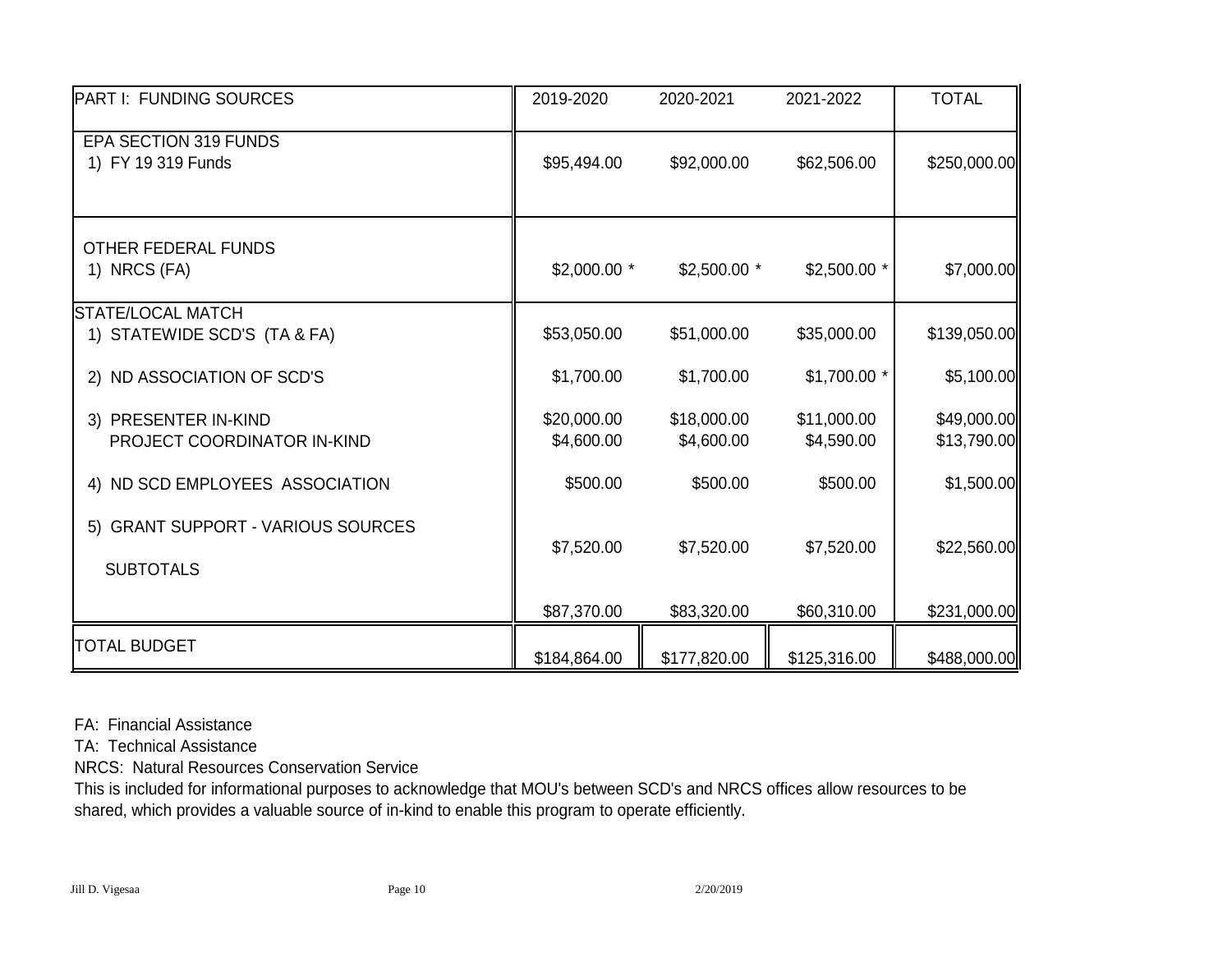#### PART 2: Section 319/Non-Federal Budget

| PERSONNEL/SUPPORT                                                                                                                                                       |                                     |                         |                               |                           |                              |                | <b>TOTAL</b>                     |                      | <b>CASH</b>    |     | <b>IN-KIND</b>   |      | 319          |
|-------------------------------------------------------------------------------------------------------------------------------------------------------------------------|-------------------------------------|-------------------------|-------------------------------|---------------------------|------------------------------|----------------|----------------------------------|----------------------|----------------|-----|------------------|------|--------------|
|                                                                                                                                                                         | 2019                                |                         | 2020                          |                           | 2021                         |                | COSTS                            |                      | <b>MATCH</b>   |     | <b>MATCH</b>     |      | <b>FUNDS</b> |
| 1) Program Manager (a)                                                                                                                                                  | 27,600                              | \$                      | 27,600                        | \$                        | 27,600                       | S              | 82,800                           | \$                   | 3,000          |     |                  | S    | 79,800       |
| 2) Travel - Program Manager (b)                                                                                                                                         | 500                                 | \$                      | 500                           | \$                        |                              |                | 1,000                            | \$                   |                | S   | 1,000            |      |              |
| 3) Internet Service, Office Equipment & Supplies                                                                                                                        | 780                                 | \$                      | 780                           | \$                        | 780                          |                | 2,340                            | \$                   |                | ß.  | 2,100            |      | 240          |
| 4) Promotional/Workshops                                                                                                                                                | 150                                 | \$                      | 150                           | \$                        | 95                           |                | 395                              | \$                   |                |     |                  |      | 395          |
| 5) Office Space (c)                                                                                                                                                     | 3,600                               |                         | 3,600                         | \$                        | 3,600                        |                | 10,800                           | \$                   |                | \$  | 10,800           |      |              |
| 6) Telephone                                                                                                                                                            | 1,540                               | S                       | 1,540                         | \$                        | 1,540                        |                | 4,620                            | \$                   |                |     |                  |      | 4,620        |
| <b>SUBTOTAL</b>                                                                                                                                                         | \$<br>34,170                        | \$                      | 34,170                        | \$                        | 33,615                       | \$             | 101,955                          | \$                   | 3,000          | -\$ | 13,900           | \$   | 85,055       |
| OBJECTIVE 1: Design and Planning                                                                                                                                        |                                     |                         |                               |                           |                              |                |                                  |                      |                |     |                  |      |              |
| 1) Contracts with Presenter and Manager                                                                                                                                 | \$<br>400                           | \$                      | 400                           | \$                        | 400                          | \$             | 1,200                            |                      |                |     | 1,200            |      |              |
| 2) Program Supplies                                                                                                                                                     | \$<br>100                           | \$                      | 100                           | \$                        | 100                          | \$             | 300                              | \$                   |                |     |                  |      | 300          |
| 3) Printing of Annual Newsletter/Biennial Brochure                                                                                                                      |                                     |                         |                               |                           |                              |                |                                  |                      |                |     |                  |      |              |
| <b>SUBTOTAL</b>                                                                                                                                                         | \$<br>500                           | \$                      | 500                           | $\sqrt[6]{3}$             | 500                          | \$             | 1,500                            | \$                   |                | \$  | 1,200            |      | 300          |
| <b>OBJECTIVE 2: Promotion/Dissemination of Information</b><br>1) SCD's planning & supporting In-kind<br>2) Telephone<br>3) Website Hosting & Support<br><b>SUBTOTAL</b> | \$<br>9,650<br>200<br>500<br>10,350 | \$<br>\$<br>\$          | 9,650<br>200<br>500<br>10,350 | \$<br>\$<br>-\$           | 8,000<br>200<br>500<br>8,700 | \$<br>\$<br>\$ | 27,300<br>600<br>1,500<br>29,400 | \$<br>\$<br>\$<br>\$ | 1,500<br>1,500 | \$  | 27,300<br>27,300 |      | 600<br>600   |
| <b>OBJECTIVE 3: Presentation of Programs</b>                                                                                                                            |                                     |                         |                               |                           |                              |                |                                  |                      |                |     |                  |      |              |
| 1) Contractor - 475/450/240Programs @ \$250                                                                                                                             | 118,750                             | \$                      | 112,500                       | \$                        | 60,250                       | \$             | 291,500                          | \$                   | 127,500        |     |                  |      | 164,000      |
| 2) Postage for billings/evaluations                                                                                                                                     | 15                                  | \$                      | 15                            | \$                        | 15                           | \$             | 45                               |                      |                |     |                  |      | 45           |
| 3) Travel - Inkind and billed to others (e)                                                                                                                             | 21,500                              |                         | 21.500                        |                           | 10.000                       |                | 53,000                           | S                    |                |     | 53.000           |      |              |
| <b>SUBTOTAL</b>                                                                                                                                                         | \$<br>140,265                       | \$                      | 134,015                       | \$                        | 70,265                       | \$             | 344,545                          | \$                   | 127,500        | \$  | 53,000           | \$   | 164,045      |
| <b>ADMINISTRATIVE</b>                                                                                                                                                   |                                     |                         |                               |                           |                              |                |                                  |                      |                |     |                  |      |              |
| 2) SCD Coordination Meetings                                                                                                                                            | \$<br>,200                          | \$                      | 1,200                         | \$                        | 1,200                        | \$             | 3,600                            | \$                   |                | \$  | 3,600            | \$   |              |
| <b>SUBTOTAL</b>                                                                                                                                                         | \$<br>1,200                         | $\sqrt[6]{\frac{1}{2}}$ | 1,200                         | $\boldsymbol{\mathsf{S}}$ | 1,200                        | \$             | 3,600                            | \$                   |                | \$. | 3,600            | \$   |              |
| TOTAL 319/NON-FEDERAL BUDGET                                                                                                                                            | \$<br>186.485                       | \$                      | 180,235                       | \$                        | 114.280                      | \$             | 481.000                          | \$                   | 132.000        | S   | 99.000           | * \$ | 250.000      |

*(a)* Program Manager is an independent contractor

*(b)* Travel by Program Manager to SCD/Organization meetings is billed to program; most other travel is all in-kind

*(c)* Office-in-home space provided in-kind - \$300/month

*(d)* The number of programs requested by schools is over 500 per year. The matching portion charged to SCD's per program will be \$85

*(e)* Presenter is an independent contractor. Expenses for mileage, lodging and meals are paid by the contractor and not reimbursed by the program. If there are special requests for the Program Manager or Presenter to be present for a single event, mileage is billed in addition to presentation fee.

\* For a more detailed description of the In-Kind Match, see *Appendix A*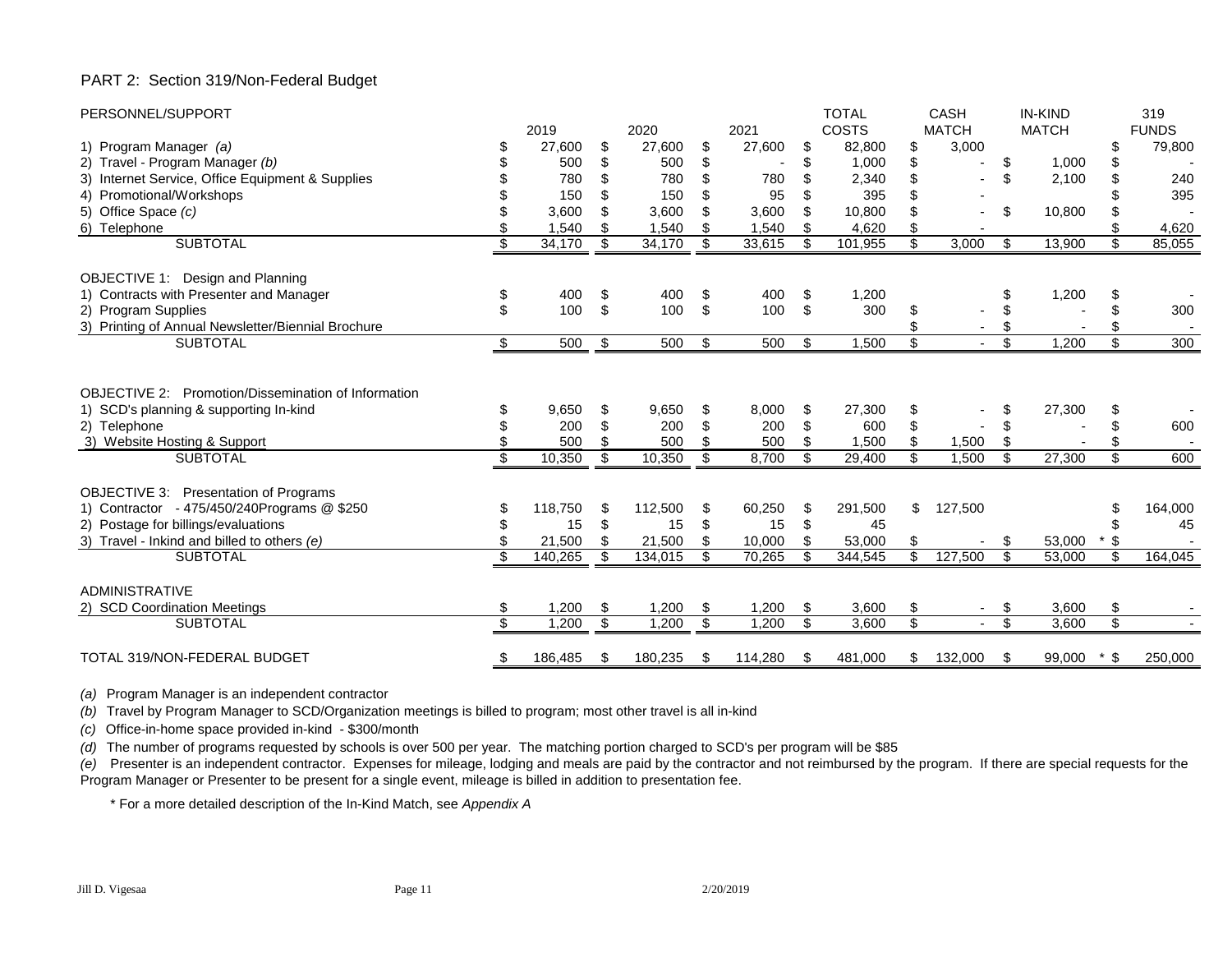#### *Appendix A*

#### DESCRIPTION OF IN-KIND SUPPORT PROVIDED TO PROJECT "TREES"

#### PERSONNEL/SUPPORT

## 2) Travel – Program Manager

The Program Manager occasionally travels on behalf of the "TREES" program with a personal vehicle. This mileage is not billed to the program but is considered as in-kind. The monthly value of this in-kind is based on \$ .535/mile and is an estimated in-kind contribution of \$500 per year for year 1 and 2.

## 5) Office Space

The Program Manager coordinates the "TREES" Programs from an office in home. The value of the office space and the necessary Internet Service are provided as in-kind support. The value is determined to be \$300/month for office space or a total of \$3600 per year.

OBJECTIVE 2: Promotion/Dissemination of Information

1) SCD's Planning & Supporting In-Kind

The "TREES" programs are supported by in-kind from sponsoring Soil Conservation Districts. This includes the time spent by the SCD Board Members to review and take action regarding their commitment to sponsor programs. It also includes the SCD Office Personnel time for all aspects of sponsoring the programs, from contacting the schools, setting up the schedules to attending the programs.

OBJECTIVE 3: Presentation of Programs

3) Travel – In-kind and billed to others

The presenter for the "TREES" programs (Contractor Tom Gibson) is paid on a per program basis and expenses for mileage, lodging and meals while traveling are paid on his own. These amounts are considered to be in-kind since they are not paid directly by the grant.

This is calculated by using actual amounts for lodging, mileage at \$.535/mile and meals based on state rates. The presenter (Tom Gibson) prepares a monthly report of his travel expenses, which is submitted to the Manager and documented. The estimated amounts included in this grant are reflective of previous years.

|               | 2016-2017 | 2017-2018  | 2018-2019 |
|---------------|-----------|------------|-----------|
| Lodging       | 5.000     | 5.500<br>◡ | 2,000     |
| Meals         | 3.000     | 3.500      | .000      |
| Mileage       | \$12,000  | \$12,500   | 7.000     |
| <b>TOTALS</b> | \$20,000  | \$21,500   | \$10,000  |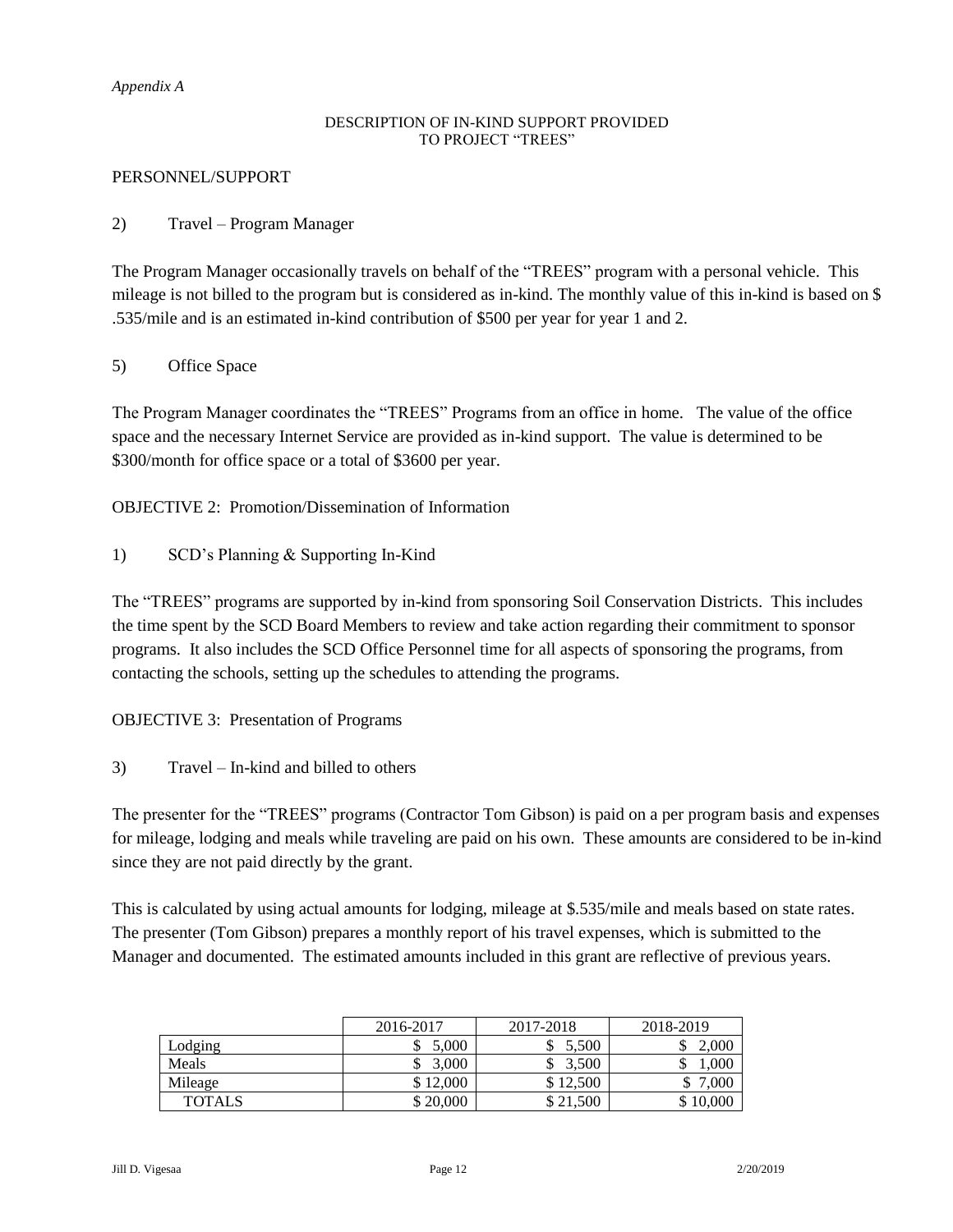| <b>COUNTY</b>         | <b>SCHOOL</b>                | #<br><b>PROGRAMS</b> | #<br><b>STUDENTS</b> | <b>COUNTY</b>          | <b>SCHOOL</b>                | #<br>PROGRAMS  | $\#$<br><b>STUDENTS</b> |
|-----------------------|------------------------------|----------------------|----------------------|------------------------|------------------------------|----------------|-------------------------|
| <b>Barnes County</b>  | <b>Washington Elementary</b> | 3                    | 280                  | <b>Burke County</b>    | <b>Bowbells</b>              | $\overline{2}$ | 159                     |
|                       | Barnes Co Eco Ed             | $\mathbf{1}$         | 96                   |                        | Lignite/ Burke Central       | $\mathbf{1}$   | 49                      |
|                       | Jefferson Elementary         | 4                    | 325                  |                        | Powers Lake                  | $\overline{2}$ | 174                     |
|                       | Maple Valley - Oriska        | $\mathbf{1}$         | 70                   | <b>Grand Forks</b>     | Kelly                        | 5              | 380                     |
|                       | Maple Valley - Buffalo       | $\mathbf{1}$         | 63                   | <b>Traill County</b>   | Hatton                       | $\overline{2}$ | 250                     |
|                       | Litchville-Marion            | $\overline{2}$       | 83                   |                        | Hillsboro                    | $\overline{2}$ | 123                     |
|                       | Barnes Co Eco Ed             | $\mathbf{1}$         | 31                   | <b>Morton County</b>   | Flasher                      | $\overline{2}$ | 27                      |
|                       | St. Cates                    | $\overline{2}$       | 122                  |                        | St. Anthony/Little Heart     | $\mathbf{1}$   | 117                     |
|                       | <b>Barnes County North</b>   | $\overline{2}$       | 107                  |                        | <b>Sweet Briar</b>           | $\mathbf{1}$   | 74                      |
| Griggs/Steele         | Griggs/Steele Eco Ed         | $\mathbf{1}$         | 112                  |                        | <b>Prairie View</b>          | $\overline{2}$ | 190                     |
| <b>Foster County</b>  | Juanita Lake Eco-Ed          | $\mathbf{1}$         | 85                   |                        | Roosevelt                    | $\mathbf{1}$   | 48                      |
| <b>Cass County</b>    | <b>Central Cass</b>          | 8                    | 228                  |                        | Glen Ullin                   | $\overline{2}$ | 112                     |
| Western SCD           | <b>Heart River</b>           | 3                    | 307                  |                        | Hebron                       | $\overline{2}$ | 194                     |
|                       | South Heart                  | 3                    | 93                   |                        | Mary Stark                   | $\mathbf{1}$   | 65                      |
|                       | <b>Trinity East</b>          | 3                    | 136                  |                        | St. Joseph's                 | $\mathbf{1}$   | 90                      |
|                       | <b>Trinity West</b>          | 3                    | 240                  |                        | Christ the King              | $\mathbf{1}$   | 72                      |
|                       | <b>Water Festival</b>        | 14                   | 280                  | Kidder County          | Steele Elementary            | $\overline{2}$ | 80                      |
| <b>Rolette County</b> | Dunseith                     | $\overline{2}$       | 84                   | North McHenry          |                              |                |                         |
|                       | Rolette                      | 3                    | 326                  | County                 | <b>TGU Granville</b>         | $\overline{2}$ | 125                     |
| <b>Cass County</b>    | Kennedy                      | $\mathbf{1}$         | 114                  |                        | <b>TGU Towner</b>            | $\overline{2}$ | 107                     |
|                       | <b>Bennett</b>               | 5                    | 382                  | <b>Burleigh County</b> | St Mary's                    | 5              | 244                     |
| <b>Traill County</b>  | Peter Boe Jr. Elementary     | $\mathbf{1}$         | 40                   |                        | Northridge                   | 6              | 215                     |
| <b>Cass County</b>    | Oak Grove                    | 5                    | 239                  |                        | Miller                       | 3              | 128                     |
| West McLean           | Max                          | $\overline{2}$       | 101                  |                        | Brentwood                    | $\mathbf{1}$   | 46                      |
| Nelson                | Lakota                       | $\overline{2}$       | 105                  |                        | Grimsrud                     | 5              | 175                     |
|                       | Dakota Prairie               | $\overline{2}$       | 171                  |                        | St. Anne's                   | 3              | 236                     |
| <b>Grand Forks</b>    | Winship                      | 3                    | 147                  |                        | Northridge                   | 6              | 272                     |
|                       | Midway                       | $\overline{2}$       | 157                  |                        | Sunrise                      | 14             | 688                     |
|                       | Northwood                    | $\overline{2}$       | 96                   |                        | Centennial                   | 10             | 295                     |
|                       | Emerado                      | $\overline{2}$       | 147                  |                        | Roosevelt                    | 5              | 214                     |
|                       | Wilder                       | $\overline{2}$       | 50                   |                        | Liberty                      | 3              | $\boldsymbol{6}$        |
| <b>Mouse River</b>    | Newburg                      | $\overline{2}$       | 86                   |                        | Myhre                        | $\mathbf{1}$   | 11                      |
|                       | Westhope                     | $\overline{2}$       | 155                  |                        | Manning                      | $\overline{2}$ | 63                      |
| <b>Grand Forks</b>    | St. Michaels                 | $\overline{2}$       | 281                  |                        | Apple Creek                  | $\overline{2}$ | 54                      |
|                       | Thompson                     | $\overline{2}$       | 142                  |                        | Prairie Rose                 | 6              | 298                     |
|                       | South Middle                 | $\mathbf{1}$         | 42                   |                        | Murphy                       | 6              | 459                     |
|                       | Lewis & Clark                | 4                    | 191                  |                        | Moses                        | 6              | 298                     |
|                       | <b>Holy Family</b>           | $\overline{2}$       | 242                  |                        | Pioneer                      | 6              | 274                     |
|                       | New Testiment Baptist -      |                      |                      |                        | Sterling                     | $\overline{2}$ | 148                     |
|                       | Larimore                     | $\mathbf{1}$         | 209                  |                        | Menoken                      | $\overline{2}$ | 122                     |
| Ransom County         | Enderlin                     | $\mathbf{1}$         | 26                   |                        | Will Moore                   | $\overline{2}$ | 542                     |
|                       | Lisbon                       | $\mathbf{1}$         | 103                  |                        | Solheim                      | $\overline{2}$ | 122                     |
|                       | Ft. Ransom                   | $1\,$                | 63                   |                        | Miller                       | 6              | 708                     |
| <b>Grand Forks</b>    | Manvel                       | $\overline{2}$       | 304                  | <b>Ward County</b>     | <b>Washington Elementary</b> | $\overline{2}$ | 148                     |
|                       | Schroeder Middle             | $\overline{2}$       | 112                  |                        | <b>McKinley</b>              | $\overline{2}$ | 150                     |
|                       | Century                      | 5                    | 465                  |                        | South Prairie                | $\overline{2}$ | 433                     |
|                       | Ben Franklin                 | 5                    | 221                  |                        | Longfellow                   | $\overline{2}$ | 72                      |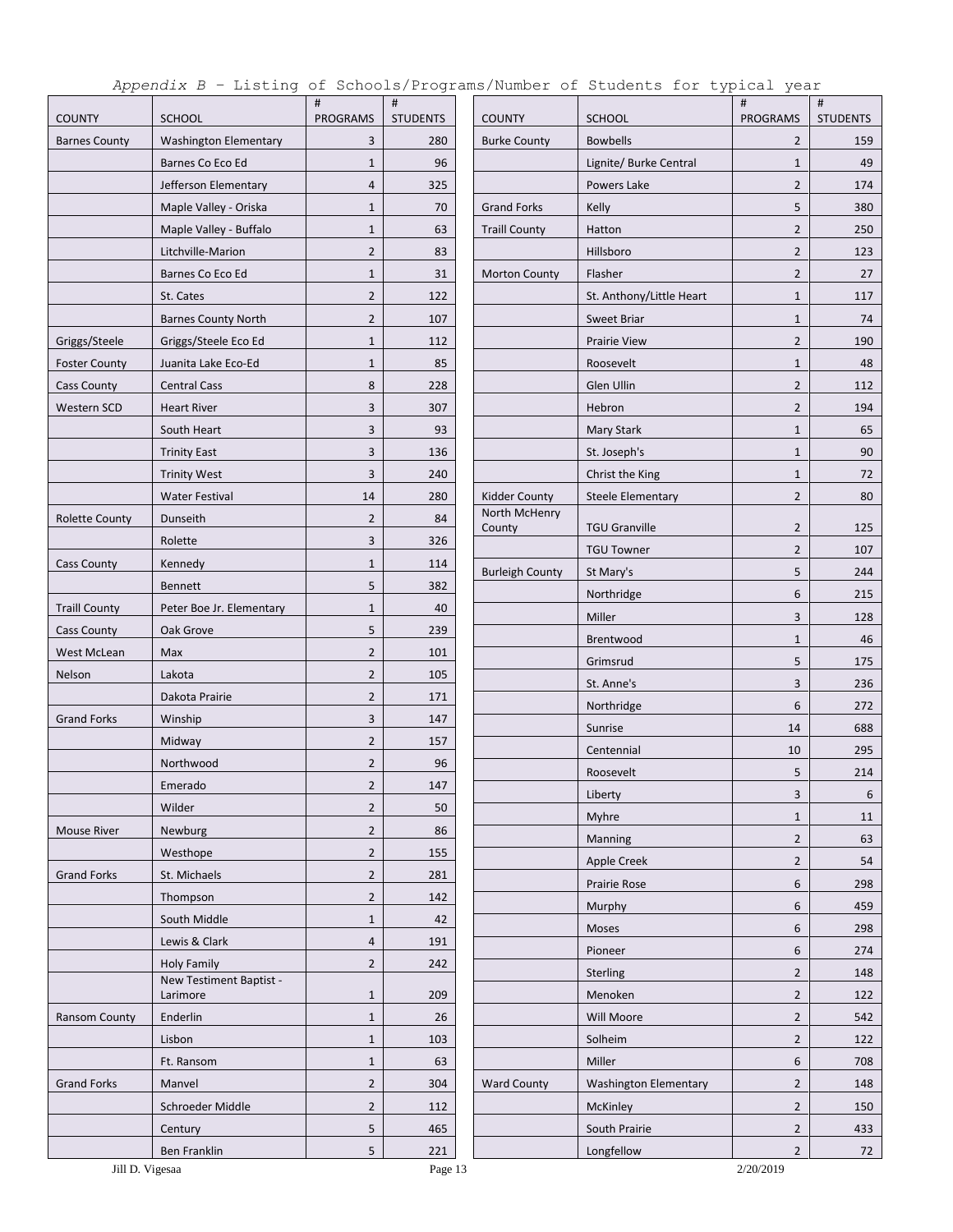| <b>COUNTY</b>                          | <b>SCHOOL</b>                            | #<br><b>PROGRAMS</b>             | $\#$<br><b>STUDENTS</b> | <b>COUNTY</b>                | <b>SCHOOL</b>                      | #<br><b>PROGRAMS</b> | $\sharp$<br><b>STUDENTS</b> |
|----------------------------------------|------------------------------------------|----------------------------------|-------------------------|------------------------------|------------------------------------|----------------------|-----------------------------|
|                                        | <b>Bel Air</b>                           | $\overline{2}$                   | 120                     |                              | Hankinson                          | $\mathbf{1}$         | 77                          |
|                                        | Bell                                     | $\overline{2}$                   | 319                     |                              | Lidgerwood                         | $\mathbf{1}$         | 87                          |
|                                        | Dakota Elementary                        | $\overline{2}$                   | 87                      |                              | Campbell                           | $\mathbf{1}$         | 24                          |
|                                        | <b>Bishop Ryan</b>                       | $\mathbf{1}$                     | 25                      |                              | Richland 44                        | $\overline{2}$       | 113                         |
| <b>Pierce County</b>                   | <b>Ely Elementary</b>                    | $\mathbf{1}$                     | 20                      | <b>Mercer County</b>         | Beulah                             | 3                    | 54                          |
|                                        | Little Flower                            | $\overline{2}$                   | 148                     |                              | <b>Beulah Middle</b>               | $\overline{2}$       | 119                         |
| <b>Towner County</b>                   | North Star - Cando                       | $\overline{2}$                   | 250                     | Morton                       | <b>Water Festival</b>              | $\overline{7}$       | 72                          |
|                                        | Cando Living Center                      | $\mathbf{1}$                     | 51                      | <b>Western Stark</b>         | <b>Belfield</b>                    | $\overline{2}$       | 39                          |
| <b>Ramsey County</b>                   | Central Middle School                    | $\overline{2}$                   | 255                     | <b>Golden Valley</b>         | Beach                              | $\mathbf{1}$         | 95                          |
|                                        | Sweetwater                               | 5                                | 256                     |                              | Golva                              | $\overline{2}$       | 90                          |
| <b>Ward County</b>                     | <b>Bishop Ryan</b>                       | $\mathbf{1}$                     | 175                     |                              | Wibaux                             | $\overline{2}$       | 179                         |
|                                        | Sunnyside                                | $\overline{2}$                   | 151                     | <b>Western Stark</b>         | Hope Christian Academy             | $\overline{2}$       | 93                          |
|                                        | Roosevelt                                | $\mathbf{1}$                     | 22                      |                              | Roosevelt                          | $\overline{2}$       | 157                         |
| <b>Cavalier County</b>                 | St. Alphonsus                            | $\mathbf{1}$                     | 34                      |                              | Lincoln                            | 6                    | 406                         |
|                                        | Munich                                   | $\overline{2}$                   | 67                      | <b>Wells County</b>          | Fessenden-Bowdon                   | $\overline{2}$       | 183                         |
| <b>Walsh County</b>                    | Minto                                    | $\overline{2}$                   | 253                     |                              | Harvey                             | $\overline{2}$       | 94                          |
|                                        | Fordville                                | $\overline{2}$                   | 144                     | <b>Bottineau</b>             | <b>Water Festival</b>              | $\overline{4}$       | 18                          |
|                                        | Granfton - Century                       | $\mathbf{1}$                     | 151                     | <b>Stutsman County</b>       | <b>Washington Elementary</b>       | $\mathbf{1}$         | 88                          |
|                                        | <b>Grafton - Central Middle</b>          | $\mathbf{1}$                     | 93                      |                              | Hillcrest SDA School               | $\mathbf{1}$         | 63                          |
|                                        | Park River                               | $\overline{2}$                   | 89                      |                              | Anne Carlson School                | $\mathbf{1}$         | 88                          |
| <b>Foster County</b>                   | Carrington                               | 5                                | 288                     |                              | St. John's                         | $\overline{2}$       | 42                          |
|                                        | Grant & Roosevelt                        |                                  |                         |                              | Roosevelt                          | $\mathbf{1}$         | 37                          |
| <b>Grant County</b>                    | Elementary                               | $\mathbf{1}$                     | 40                      | <b>McIntosh County</b>       | Ashley                             | $\overline{2}$       | 28                          |
|                                        | Grant Co. Junior High                    | $\mathbf{1}$                     | 25                      |                              | Zeeland                            | $\overline{2}$       | 136                         |
|                                        | Prairie Learning Center                  | $\mathbf{1}$                     | 15                      |                              | Wishek                             | $\overline{2}$       | 101                         |
| Bowman-Slope                           | Rhame                                    | $\overline{2}$<br>$\overline{2}$ | 259<br>70               | <b>Wild Rice</b>             | Sargent Central                    | $\overline{2}$       | 81                          |
|                                        | Bowman<br>Scranton                       | $\overline{2}$                   | 214                     |                              | Milnor                             | $\mathbf{1}$         | 294                         |
| Slope-Hettinger                        |                                          | $\overline{2}$                   | 128                     |                              | North Sargent                      | $\mathbf{1}$         | 89                          |
|                                        | Hettinger<br>Mott                        | $\overline{2}$                   | 250                     | <b>Cass County</b>           | Carl Ben Eielson                   | 6                    | 89                          |
| <b>Adams County</b>                    | New England                              | $\overline{2}$                   | 86                      |                              | Clara Barton                       | 6                    | 573                         |
| <b>Oliver County</b>                   | Center                                   | $\mathbf{1}$                     | 129                     | <b>Grand Forks</b>           | Water Festival - Dakota<br>Science | 8                    | 80                          |
| LaMoure County                         | Kulm                                     |                                  | 27                      | County<br><b>Cass County</b> | <b>Central Cass</b>                | 6                    | 127                         |
|                                        | Edgeley                                  | $\mathbf{1}$<br>$\mathbf{1}$     | 33                      |                              | Kindred Elementary                 | 5                    |                             |
|                                        | Willowbank                               |                                  |                         | <b>Traill County</b>         | Central Valley - Buxton            |                      | 231                         |
|                                        | Fairview                                 | $\mathbf{1}$<br>$\mathbf{1}$     | 80<br>39                | <b>Grand Forks</b>           |                                    | $\overline{2}$       | 121                         |
|                                        | LaMoure                                  | $\mathbf{1}$                     | 22                      | County                       | Viking                             | 5                    | 314                         |
|                                        |                                          |                                  |                         | <b>Cass County</b>           | Northern Cass                      | $\overline{4}$       | 296                         |
| Logan County<br><b>Richland County</b> | Gackle<br><b>Breckinridge Elementary</b> | $\overline{2}$<br>$\mathbf{1}$   | 158<br>33               |                              | South Elementary                   | 3                    | 150                         |
|                                        |                                          |                                  |                         |                              | Dakota Montessori                  | $\overline{2}$       | 162                         |
|                                        | Rothsay<br><b>Circle of Nations</b>      | $\mathbf{1}$<br>$\mathbf{1}$     | 62<br>41                |                              | Bennett                            | $\overline{4}$       | 47                          |
|                                        |                                          | $\overline{2}$                   |                         |                              | <b>Horace Elementary</b>           | 5                    | 127                         |
|                                        | St. John's<br>St. Mary's                 | $\mathbf{1}$                     | 169<br>90               |                              | Harwood                            | 5                    | 205                         |
|                                        | <b>Central Elementary</b>                | $\overline{2}$                   | 215                     |                              | Kennedy                            | $\mathbf{1}$         | 119                         |
|                                        |                                          |                                  |                         |                              |                                    |                      |                             |
|                                        | Fairmount                                | $\mathbf{1}$                     | 47                      |                              | <b>TOTAL</b>                       | 458                  | 27134                       |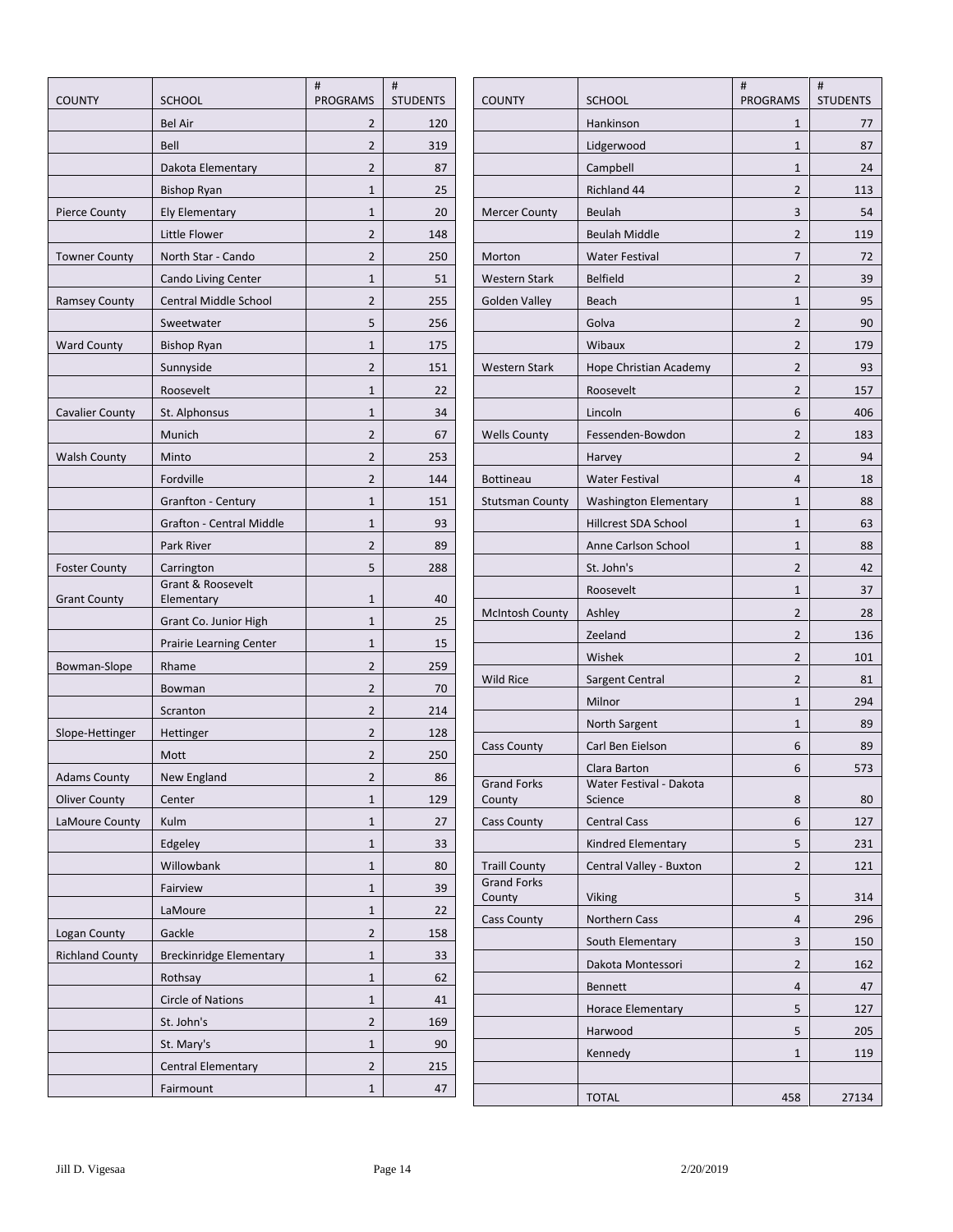## *Appendix C*

## Foster County Soil Conservation District – Project TREES Cash Match Funds Support by County July 2017 through June 2018

|                                   | Jul '17 - Jun 18 |
|-----------------------------------|------------------|
|                                   |                  |
| <b>Adams County SCD</b>           | 150.00           |
| <b>Barnes County SCD</b>          | 1,050.00         |
| <b>Bowman-Slope SCD</b>           | 525.00           |
| <b>Burke County SCD</b>           | 450.00           |
| <b>Burleigh County SCD</b>        | 8,775.00         |
| <b>Cass County SCD</b>            | 12,150.00        |
| <b>Cavalier County SCD</b>        | 300.00           |
| <b>Eddy County SCD</b>            | 75.00            |
| <b>Foster County SCD</b>          | 450.00           |
| Golden Valley SCD                 | 225.00           |
| <b>Grand Forks County SCD</b>     | 4,575.00         |
| Griggs County SCD                 | 37.50            |
| Kidder County SCD                 | 300.00           |
| LaMoure County SCD                | 375.00           |
| <b>Logan County SCD</b>           | 300.00           |
| <b>McIntosh County SCD</b>        | 300.00           |
| <b>Morton County SCD</b>          | 1,500.00         |
| Mouse River SCD                   | 300.00           |
| <b>Nelson County SCD</b>          | 375.00           |
| North Central SCD                 | 450.00           |
| North Dakota Association of SCD's | 1,700.00         |
| Pembina County SCD                | 900.00           |
| Pierce County SCD                 | 225.00           |
| <b>Ramsey County SCD</b>          | 600.00           |
| <b>Richland County SCD</b>        | 900.00           |
| Slope-Hettinger SCD               | 300.00           |
| <b>Steele County SCD</b>          | 37.50            |
| <b>Traill County SCD</b>          | 150.00           |
| <b>Turtle Mountain SCD</b>        | 150.00           |
| Ward County SCD                   | 975.00           |
| West McLean SCD                   | 300.00           |
| Western Soil Conservation         | 1,800.00         |
| Wild Rice SCD                     | 225.00           |
| Wilkin County SWCD                | 300.00           |
| TOTAL                             | 41.225.00        |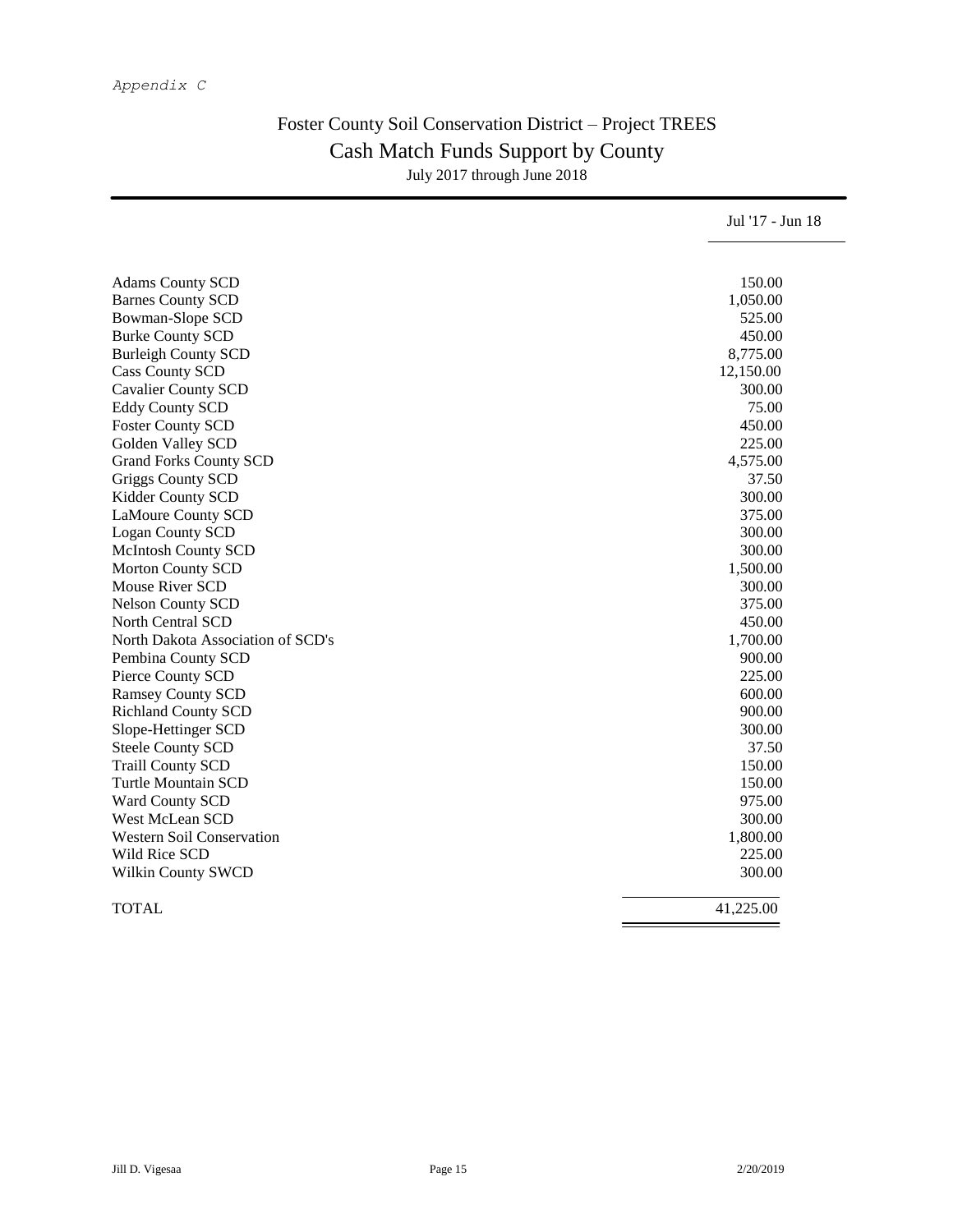#### *Appendix D*

## *DESCRIPTION OF PROGRAMS PRESENTED BY TOM GIBSON*

## PROGRAMS IA AND IB

#### Ia Pete Bogg and the Amazing Water Machine

Designed for the K-3rd grade levels, this program begins the process of teaching students about the value of water in our lives. This knowledge and appreciation is the basis for future education about conservation and the impact of pollution. Pete Bogg is a cowboy who teaches the students about what can happen to water as it flows along a river. Examples of both point source and non-point source pollution are given (utilizing urban runoff, municipal waste and livestock waste runoff scenarios), which enter the river (a glass of water) and cause pollution (food coloring drops). Students are asked to give examples of what could be done to protect and conserve our water. The presenter



also gives examples. A small-scale distiller powered by a Bunsen burner it used to demonstrate and describe the water cycle to the students.

K-3rd Grade—30 Minutes in Length.



Ib "Water You Doing?"

This program is also designed for K-3 grade audiences and builds a broad basis for appreciation of why caring for our water resources is so important. Taking us back to the early 1800's with a historical perspective, a shy German immigrant "Gunnar" portrays the captivating struggle to obtain a good, clean constant source of water in the everyday life of the settler. He shares the intense feeling of the early settlers as they sought to protect and preserve their water resources. Those were the days of the TRUE reduce, reuse and recycle. As the younger students begin to grasp the fact that life without water

could not be possible, they are ready for the next step in learning more about personal responsibility and the higher level learning concepts of NPS pollution. K-3 Grade Levels—30 Minutes in Length.

## PROGRAM II

The was the first program developed by Independent Contractor Tom Gibson, prior to the NPS Grant. Entertaining for any age group, Sam Ting is a Norwegian who gets all dressed up to come and tell his American friends about the Weasel family. Utilizing good 'ol Norwegian humor, Sam teaches about adaptations and habitat of wildlife and closes with a high impact example of how non-point or point source pollution can affect wildlife and human resources. Students are left with the thought that humans must be responsible in the wise use of our natural resources.



K-12th Grade & Adult—60 Minutes in Length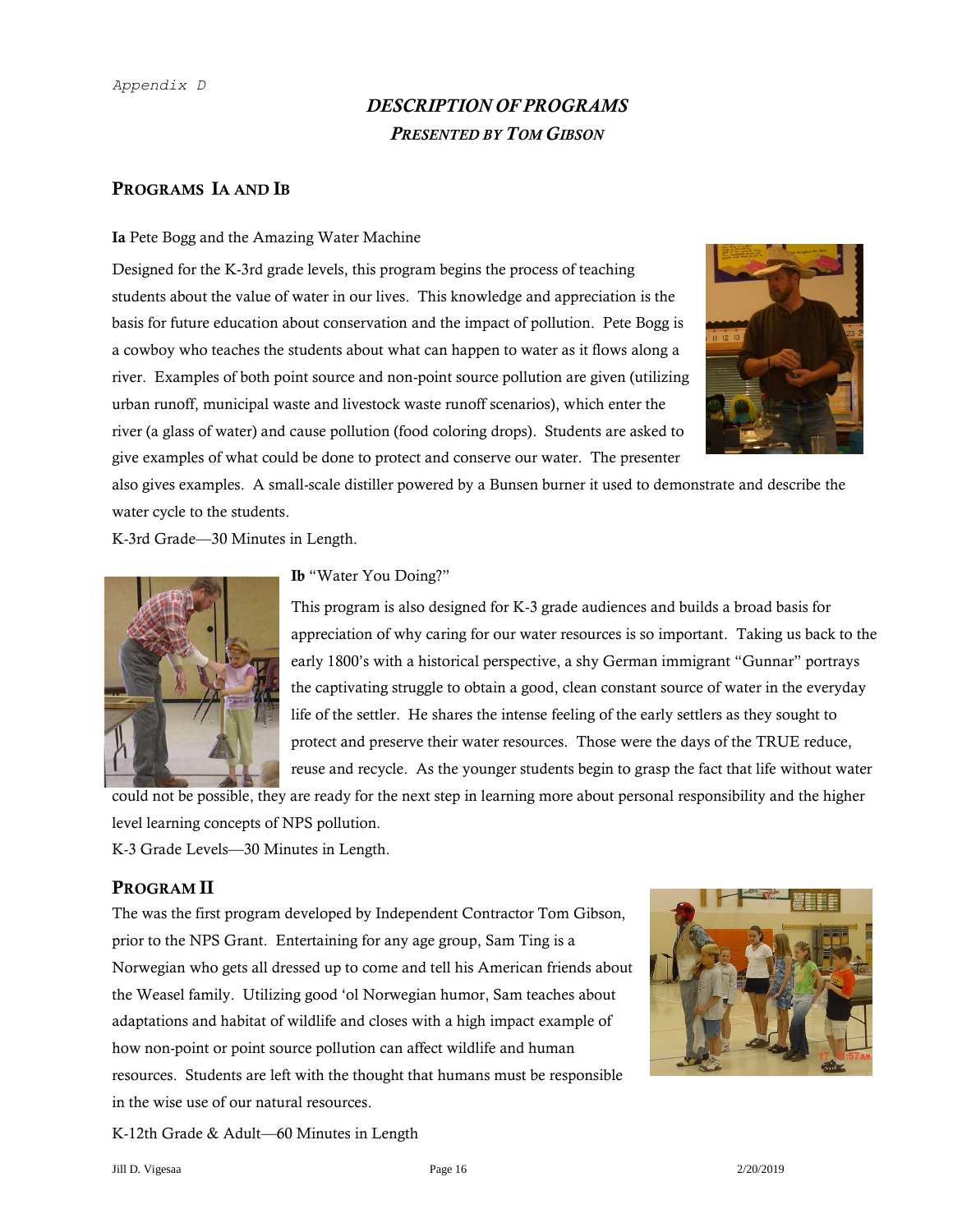## PROGRAMS IIIA AND IIIB



Designed for the 4th-6th grade levels, these programs have a game show format with host "Darin Ewe" awarding the students with "Conservation Bucks" for correct natural resource answers/decisions and "Common Cents" the incorrect choices or answers. The questions deal with a wide range of natural resource issues including wetlands and non-point source pollution. These programs are a perfect fit for the NPS Management Plan which encourages instruction in resource management including human, financial, soil, water, plant, animal, air

and culture. There are currently two separate versions of this high energy, motivating and highly requested program. 4-6 Grade Levels—50 Minutes in Length

## PROGRAM IV - "TRAVELING WITH LEWIS & CLARK"

The newest program in the series was developed to tie the natural resource message into a huge effort in the schools to feature Lewis and Clark curriculum. In order for programs to be utilized by the schools, a connection to current learning is essential. Therefore, it was the perfect opportunity to enhance the learning of students by making them more aware of the natural resources as our early explorers saw them and further encouraging them to value and

protect them yet today. Students experience a bit of the Lewis and Clark Expedition with "George Gibson." George Gibson was one of the nine men from Kentucky enlisted in the US Army to join the Corps of Volunteers for the North Western Discovery. The program takes the audience back to March 1805 at Ft Mandan and Pvt. Gibson is out hunting. As the program progresses, the older students may be given the opportunity to interact with Pvt. Gibson and try some trading. Students are fascinated by the hands-on learning and the closing



message builds upon the previous program goals of creating a desire within students to do their part to preserve and protect the water and soil resources for ourselves and future generations.

K-3 Grade Level Program—30 minutes in length

4-6 Grade Level Program—50 minutes in length